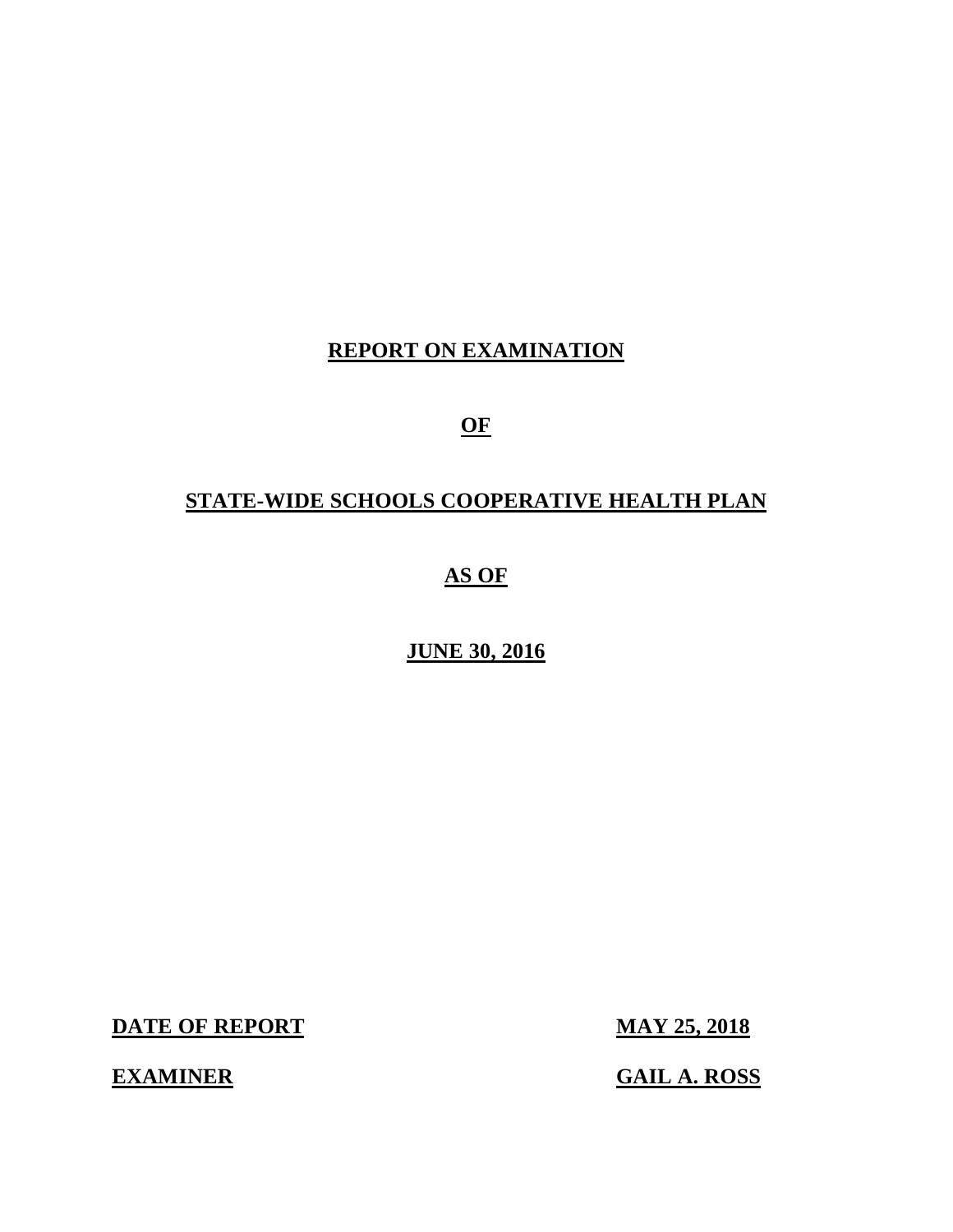#### **TABLE OF CONTENTS**

#### **ITEM NO.**

#### **PAGE NO.**

| 1. | Scope of the examination                                                                                                                                                                                               | $\overline{2}$                        |
|----|------------------------------------------------------------------------------------------------------------------------------------------------------------------------------------------------------------------------|---------------------------------------|
| 2. | Description of the Plan                                                                                                                                                                                                | 4                                     |
|    | A. Corporate governance<br>B. Territory and plan of operation<br>C. Conflict of interest statement<br>D. Custodial agreement<br>E. Municipal cooperation agreement<br>F. Stop-loss coverage<br>G. Accounts and records | 5<br>8<br>$8\,$<br>9<br>9<br>10<br>10 |
| 3. | <b>Financial statements</b>                                                                                                                                                                                            | 11                                    |
|    | A. Balance sheet<br>B. Statement of revenue and expenses and surplus                                                                                                                                                   | 13<br>14                              |
| 4. | Reserves                                                                                                                                                                                                               | 15                                    |
| 5. | Market conduct                                                                                                                                                                                                         | 16                                    |
|    | A. Prompt Pay Law<br>B. Patient Protection and Affordable Care Act<br>C. Mental health parity<br>D. Utilization review and appeals<br>E. Grievances                                                                    | 17<br>17<br>19<br>20<br>21            |
| 6. | Compliance with prior report on examination                                                                                                                                                                            | 25                                    |
| 7. | Summary of comments and recommendations                                                                                                                                                                                | 30                                    |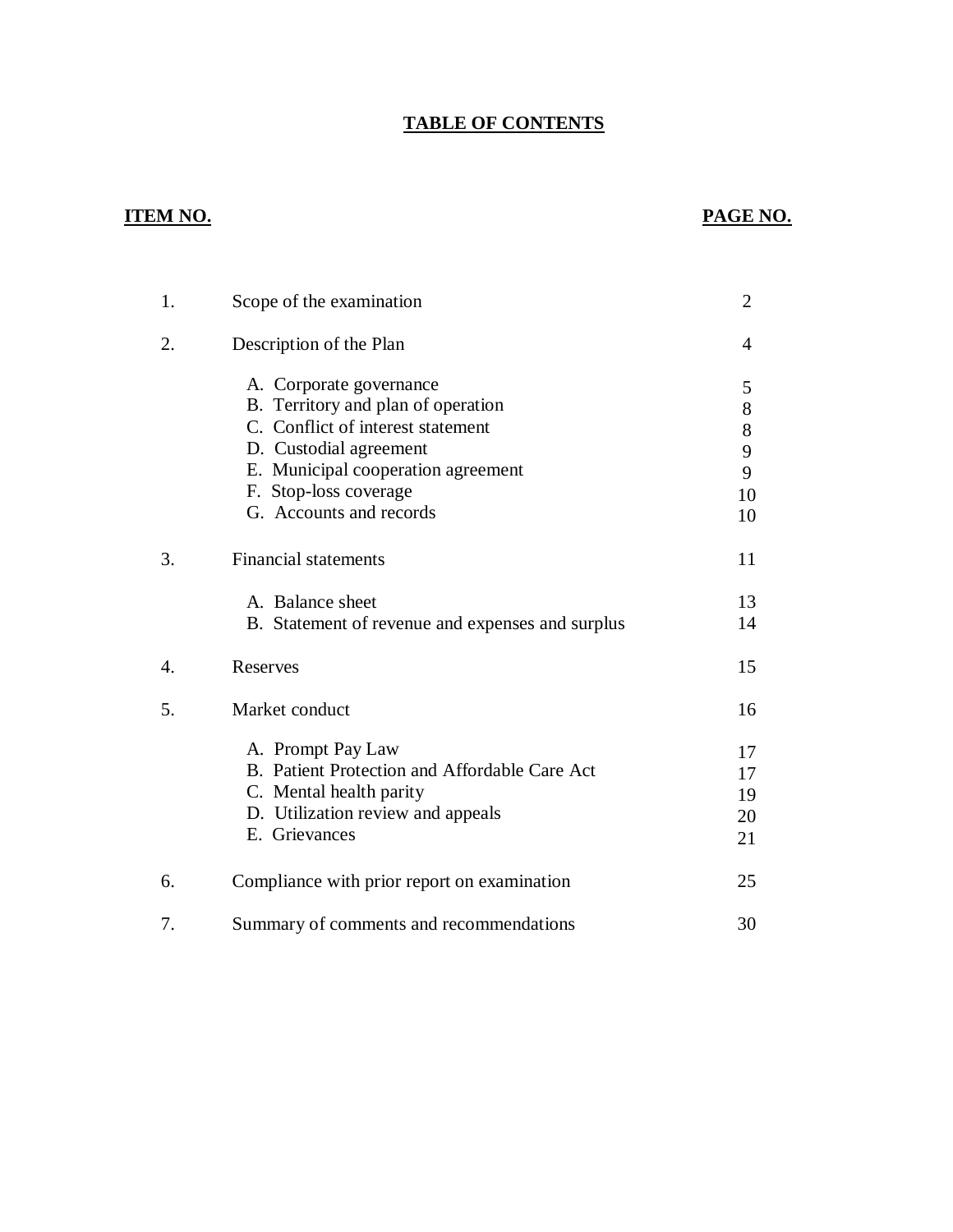

## NEW YORK STATE DEPARTMENT<sub>of</sub> FINANCIAL SERVICES

Andrew M. Cuomo Maria T. Vullo, Andrew Maria T. Vullo, Andrew Maria T. Vullo, Andrew Maria T. Vullo, Andrew Maria T. Vullo, Andrew Maria T. Vullo, Andrew Maria T. Vullo, Andrew Maria T. Vullo, Andrew Maria T. Vullo, Andrew Governor Superintendent Superintendent Superintendent Superintendent Superintendent Superintendent Superintendent

May 25, 2018

 Honorable Maria T. Vullo Superintendent of Financial Services Albany, New York 12257

Madam:

 Pursuant to the provisions of the New York Insurance Law and acting in accordance with the instructions contained in Appointment Number 31536, dated September 28, 2016, attached hereto, I have made an examination into the condition and affairs of State-Wide School Cooperative Health Plan, a municipal cooperative health benefit plan operating under a certificate of authority pursuant to the provisions of Article 47 of the New York Insurance Law, as of June 30, 2016, and respectfully submit the following report thereon.

 (WRM), the administrator of State-Wide Schools Cooperative Health Plan, located at 333 Earle Ovington Boulevard, Uniondale, New York. The examination was conducted at the office of Wright Risk Management Company

 Wherever the designation, the "Plan" appears herein, without qualification, it should be understood to indicate State-Wide Schools Cooperative Health Plan.

 Wherever the designation the "Department" appears herein, without qualification, it should be understood to indicate the New York State Department of Financial Services.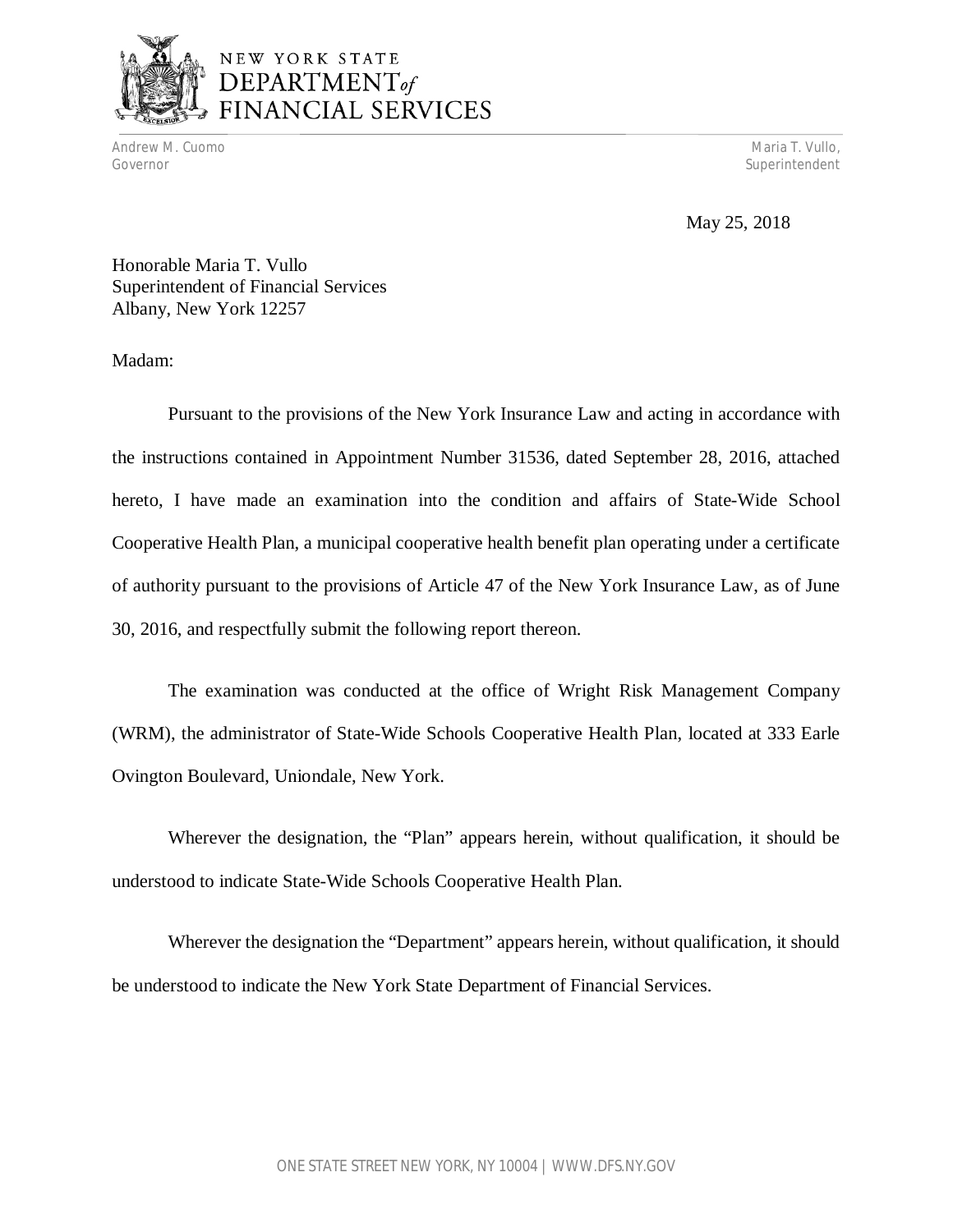#### **1. SCOPE OF THE EXAMINATION**

 The previous examination was conducted as of June 30, 2011. This examination of the Plan was a combined (financial and market conduct) examination and covered the five-year period from July 1, 2011 through June 30, 2016. The financial component of the examination was conducted as a financial examination as defined in the National Association of Insurance Commissioners ("NAIC") *Financial Condition Examiners Handbook, 2017 Edition* (the "Handbook"). The examination was conducted observing the guidelines and procedures in the Handbook. Where deemed appropriate by the examiner, transactions occurring subsequent to June 30, 2016 were also reviewed.

 The financial portion of the examination was conducted on a risk-focused basis in accordance with the provisions of the Handbook, which provides guidance for the establishment of an examination plan based on the examiner's assessment of risk in the Plan's operations and utilized that evaluation in formulating the nature and extent of the examination. The examiner planned and performed the examination to evaluate the Plan's current financial condition, as well as identify prospective risks that may threaten the future solvency of the Plan.

 assessed the internal control systems and procedures used to mitigate those risks. The examination also included an assessment of the principles used and significant estimates made by management, an evaluation of the overall financial statement presentation, and determined management's compliance with the Department's statutes and guidelines, and annual statement instructions. The examiner identified key processes, assessed the risks within those processes and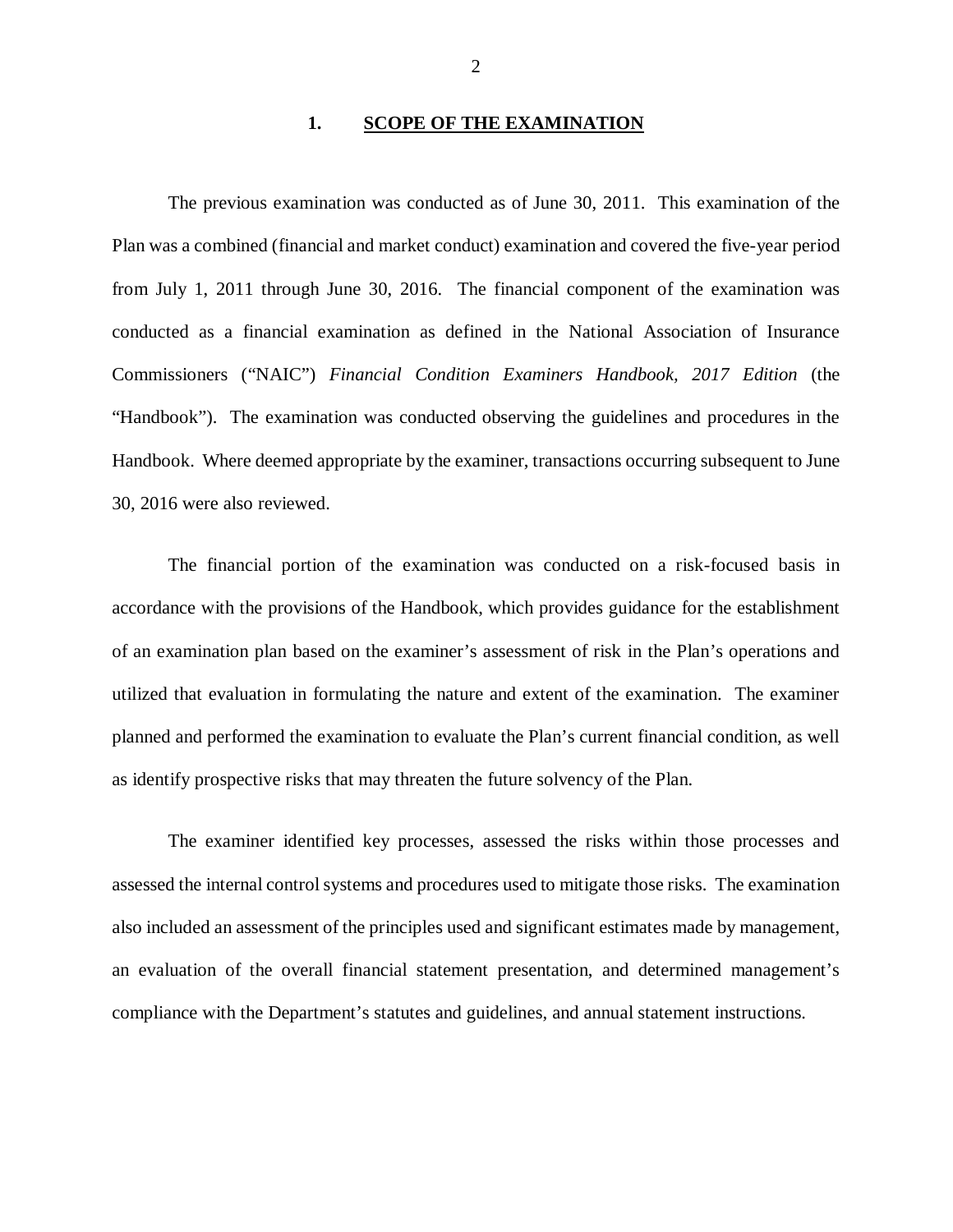Information concerning the Plan's organizational structure, business approach and control environment were utilized to develop the examination approach. The examination evaluated the Plan's risks and management activities in accordance with the NAIC's nine branded risk categories.

These categories are as follows:

- Pricing/Underwriting
- Reserving
- Operational
- Strategic
- Credit
- Market
- Liquidity
- Legal
- Reputational

The examination also evaluated the Plan's critical risk categories in accordance with the

NAIC's ten critical risk categories. These categories are as follows:

- Valuation/Impairment of Complex or Subjectively Valued Invested Assets
- Liquidity Considerations
- Appropriateness of Investment Portfolio and Strategy
- Appropriateness/Adequacy of Reinsurance Program
- Reinsurance Reporting and Collectability
- Underwriting and Pricing Strategy/Quality
- Reserve Data
- Reserve Adequacy
- Related Party/Holding Company Considerations
- Capital Management

 The Plan was audited annually for fiscal years 2012 through 2014 by the accounting firm Rosen Seymour Shapss Martin & Company, LLP. The Plan was audited annually for fiscal years 2015 and 2016 by the accounting firm Nawrocki Smith, LLP. The Plan received an unmodified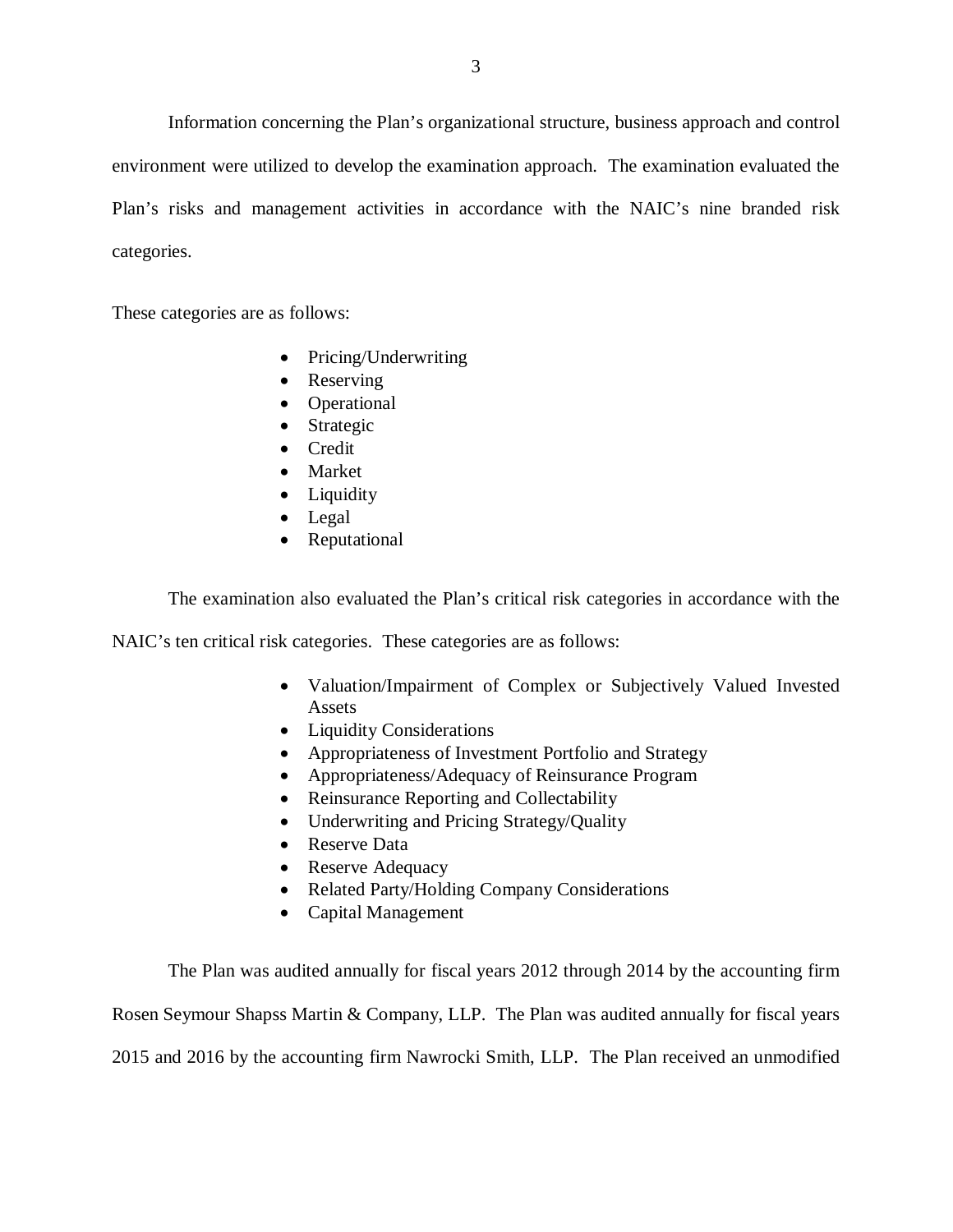opinion in each of the audited years. Certain audit workpapers of Nawrocki Smith, LLP were reviewed and relied upon in conjunction with this examination.

 The examiner reviewed the corrective actions taken by the Plan with respect to the comments and recommendations contained in the prior report on examination. The results of the examiner's review are contained in Item No. 6 of this report.

 This report on examination is confined to financial statements and comments on those matters which involve departures from laws, regulations or rules, or which are deemed to require explanation or description.

#### **2. DESCRIPTION OF THE PLAN**

 The Plan is a multi-employer self-funded health benefits program operated exclusively for the benefit of the employees/retirees and their dependents of member City School Districts ("CSD") and Union Free School Districts ("UFSD"). The Plan has been in existence since 1986 and is composed of twenty-three separate school districts. It was issued a Certificate of Authority on October 1, 2003 by the Department, pursuant to the provisions of Article 47 of the New York Insurance Law, to operate as a municipal cooperative health benefit plan in accordance with its approved Municipal Cooperation Agreement in the State of New York, including the county of Westchester, where it originated as the Southern Westchester Schools Cooperative Health Plan.

The Plan participants are as follows:

Ardsley UFSD **Bronxville UFSD** Byram Hills CSD Dobbs Ferry UFSD Mt Vernon CSD Eastchester UFSD Pelham UFSD

Mt. Pleasant-Blythdale UFSD Mt. Pleasant Central Schools Mt. Pleasant Cottage School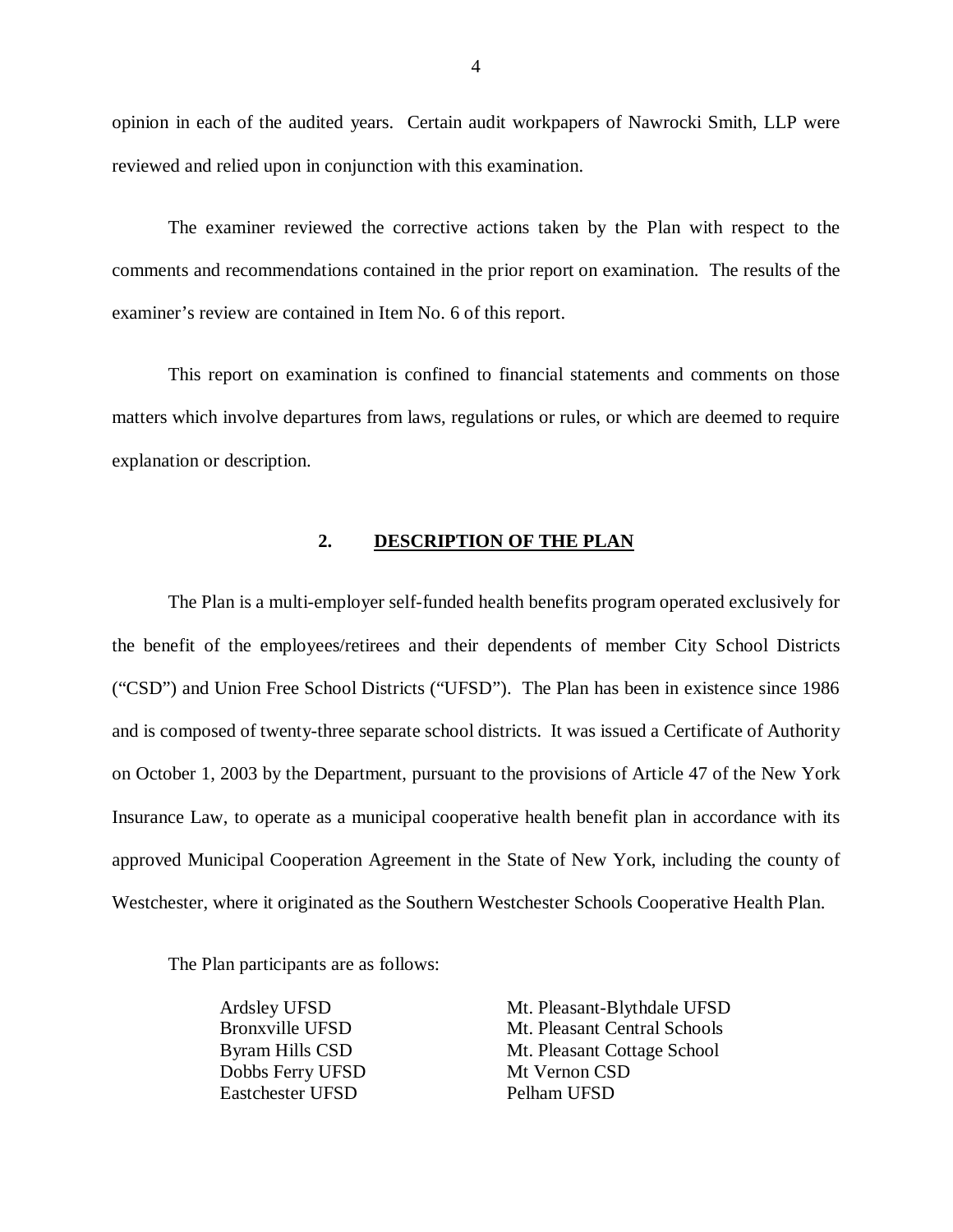**Edgemont UFSD** Greenburgh #11 UFSD Greenburg Central Schools #7 Rye Neck UFSD Harrison CSD Hastings-on-Hudson UFSD Tuckahoe UFSD Hawthorne-Cedar Knolls UFSD White Plains CSD Irvington UFSD Portchester-Rye UFSD Rye City School District Tarrytown UFSD

 administrative functions are performed at this location, with the exception of the claims functions detailed herein. In addition, accounting functions are performed at the office of WRM located in Uniondale, New The Plan's home office is located at 12 Metro Park Road, Suite # 208, Colonie, New York. Most York.

#### A. Corporate Governance

 Pursuant to its Municipal Cooperation Agreement ("MCA"), management control and administration of the Plan is to be vested in a Board of Governors ("Board"). The Municipal Cooperation Agreement of the Plan specifies that the Board of Governors shall select, from members of the Board, an Executive Committee consisting of a minimum of seven "Governors".

 As of June 30, 2016, the Executive Committee members, with their principal affiliation, were as follows:

Name and Residence **Principal Affiliation** 

Dan Carlin Lograngeville, New York Bronxville UFSD

Dr. Kristopher Harrison Superintendent, Allamuchy, New Jersey **Irvington UFSD** 

Maura McAward Stamford, Connecticut Port Chester UFSD

Dr. Peter Mustich New Rochele, New York Rye Neck UFSD

Assistant Superintendent,

Assistant Superintendent,

Assistant Superintendent,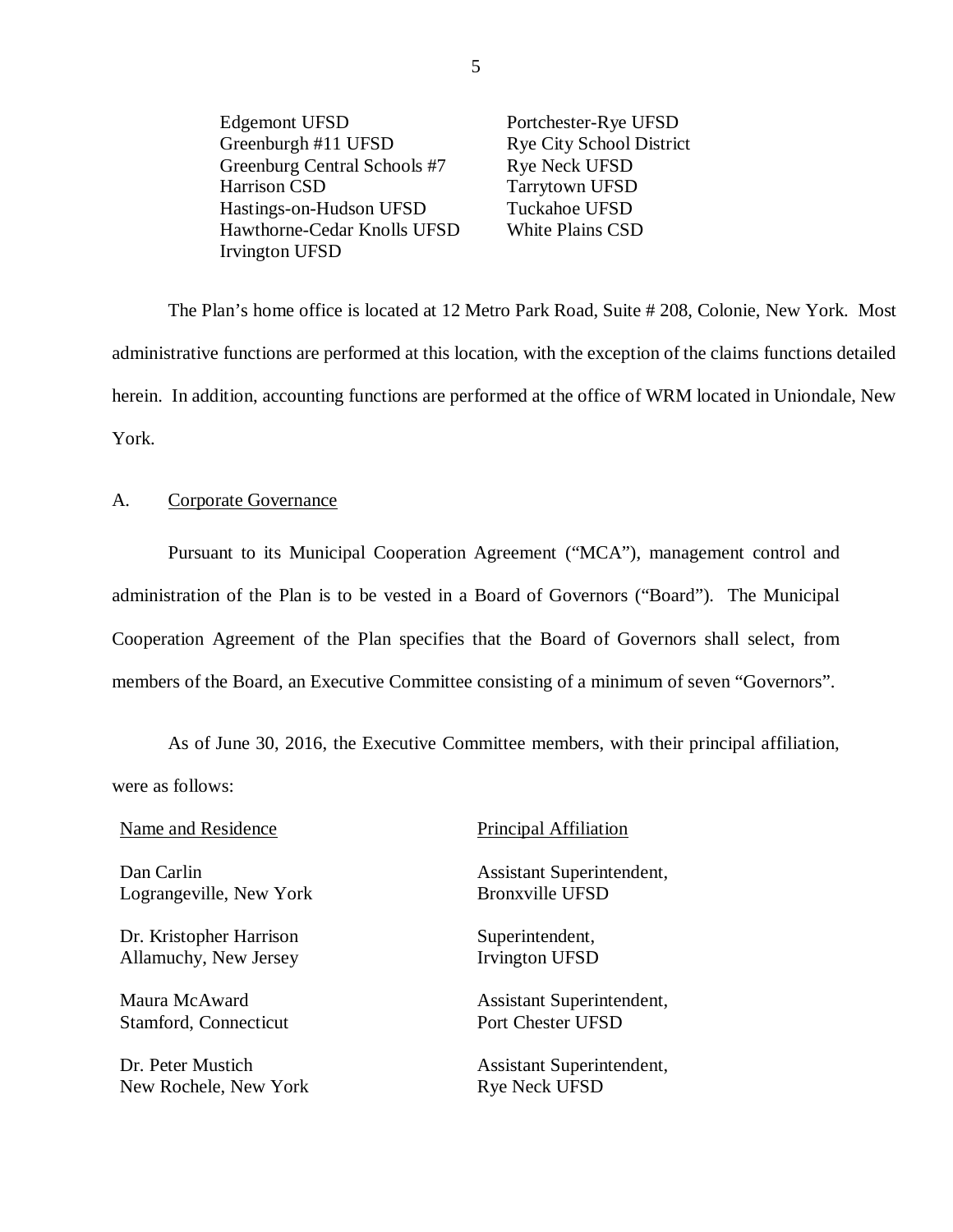| Name and Residence       | Principal Affiliation     |
|--------------------------|---------------------------|
| Angelo Rubbo             | Assistant Superintendent, |
| Town of Pelham, New York | Pelham UFSD               |
| <b>Fred Seiler</b>       | Assistant Superintendent, |
| Ossining, New York       | <b>White Plains CSD</b>   |
| Dr. Louis Wool           | Superintendent,           |
| Shrub Oak, New York      | Harrison UFSD             |

 Effective June 30, 2016 Fred Seiler retired. Effective July 1, 2016 the Board appointed Ann Vaccaro-Teich, Asst. Superintendent White Plains CSD.

 The minutes of all meetings of the Executive Committee thereof held during the examination period were reviewed. The review indicated that the meetings were generally well attended, with all members attending at least one-half of the meetings they were eligible to attend.

Section 1411(a) of the New York Insurance Law states in part:

 "(a) No domestic insurer shall make any loan or investment, …, unless authorized or approved by its board of directors or a committee thereof responsible for supervising or making such investment or loan..."

 A review of the minutes of the Board meetings for the period under examination found that specific investment transactions were not approved through Board resolution. Instead, investment reports were provided to the Governing Board periodically for review.

 It is recommended that State-Wide Schools Cooperative Health Plan and its Board comply with the provisions of Section 1411(a) of the New York Insurance Law by authorizing and approving investments on at least a quarterly basis, and by recording such approvals in the minutes of the governing board.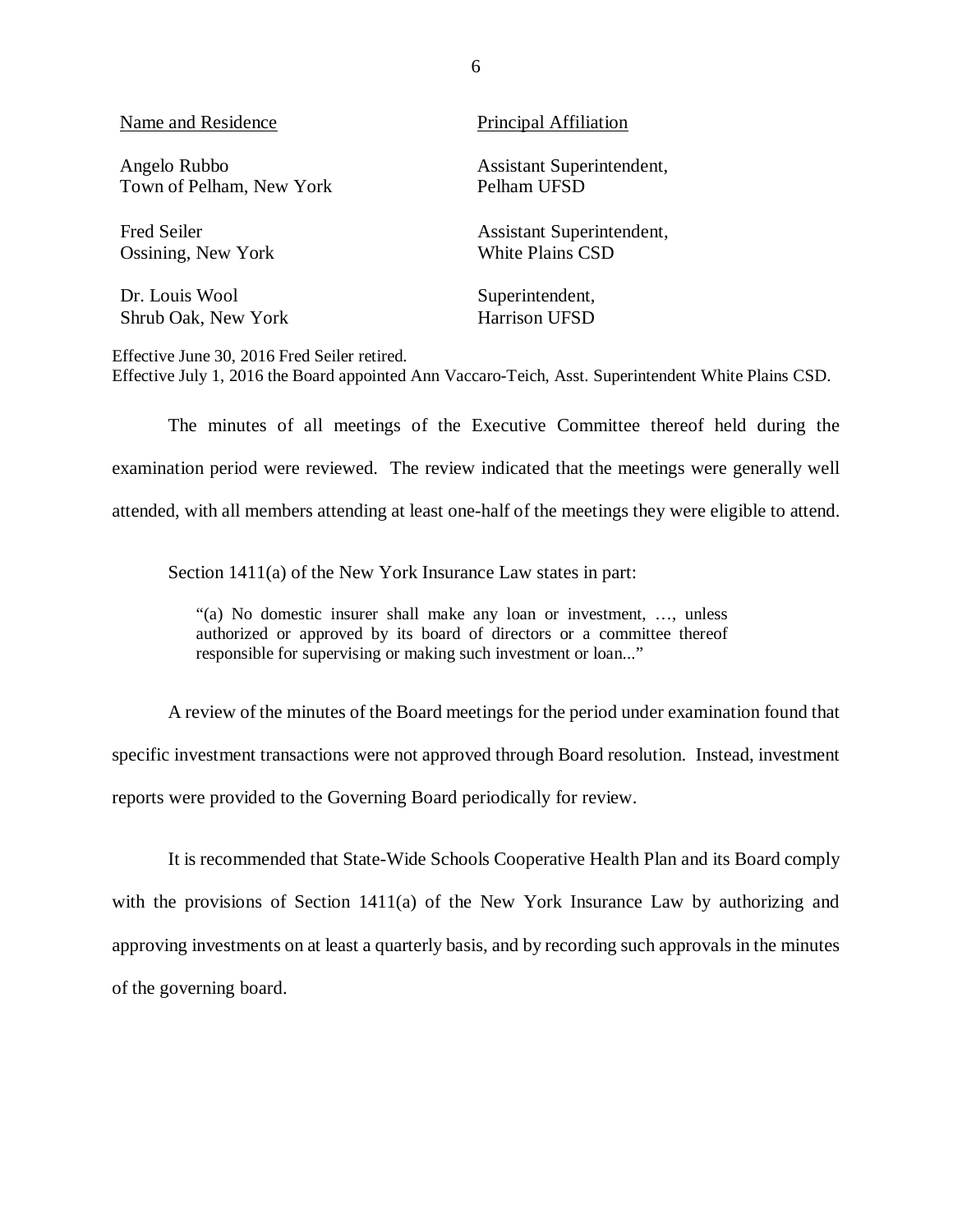The Plan entered into contractual agreements with various vendors to provide certain administrative services to the Plan: As of June 30, 2016, the Plan maintained the following administrative services agreements:

- (1) Express Script, Inc. Pharmacy benefit management (PBM);
- (2) Anthem/Empire Blue Cross Blue Shield hospital and professional physician network managing and network claims pricing;
- (3) Coordinated Care Programs, LLC (aka "Quantum") Medical management (utilization review) and customer services;
- (4) Alicare, Inc processes in-network and out-of-network medical and hospital claims;
- (5) Aetna provides Medicare Advantage program to retirees;
- (6) Wright Employees Service company, LLC (WESCO) Plan administrative services management;
- (7) The Segal Group provides independent actuarial services on the Plan's claims reserves and provides general consulting and compliance services;
- (8) IPC/Evergreen Rx Pharmaceutical Consulting; and
- (9) PFM Asset Management Investment management.

#### **Notes**:

 The Pharmacy Benefit Manager (PBM) changed from Medco-ESI to CVS-Silverscript, effective July 1, 2016 for SWSCHP's active employee and early retiree populations, and effective January 1, 2017 for SWSCHP's Medicare retiree's population (Employer Group Waiver Program (EGWP)).

 The medical care management for SWSCHP's active employees and early retirees changed from Quantum-Coordinated Health/Care to Alicare Medical Management, effective August 1, 2016.

 Customer services and website development changed from Quantum-Coordinated Health/Care to Alicare, Inc., which had been serving SWSCHP as Claims Administrator, for SWSCHP's active employees and early retirees populations, effective August 1, 2016.

The Plan is billed administration fees by the third-party vendors for services rendered.

The principal officers and administrator of the Plan as of June 30, 2016 were as follows:

| Name                | Title                          |
|---------------------|--------------------------------|
| Dr. Louis Wool      | President                      |
| Angelo Rubbo        | Vice President                 |
| <b>Fred Seiler</b>  | <b>Chief Financial Officer</b> |
| Dr. Norman Freimark | <b>Executive Director</b>      |

Effective July 1, 2016, Dan Carlin was appointed as CFO to replace Fred Seiler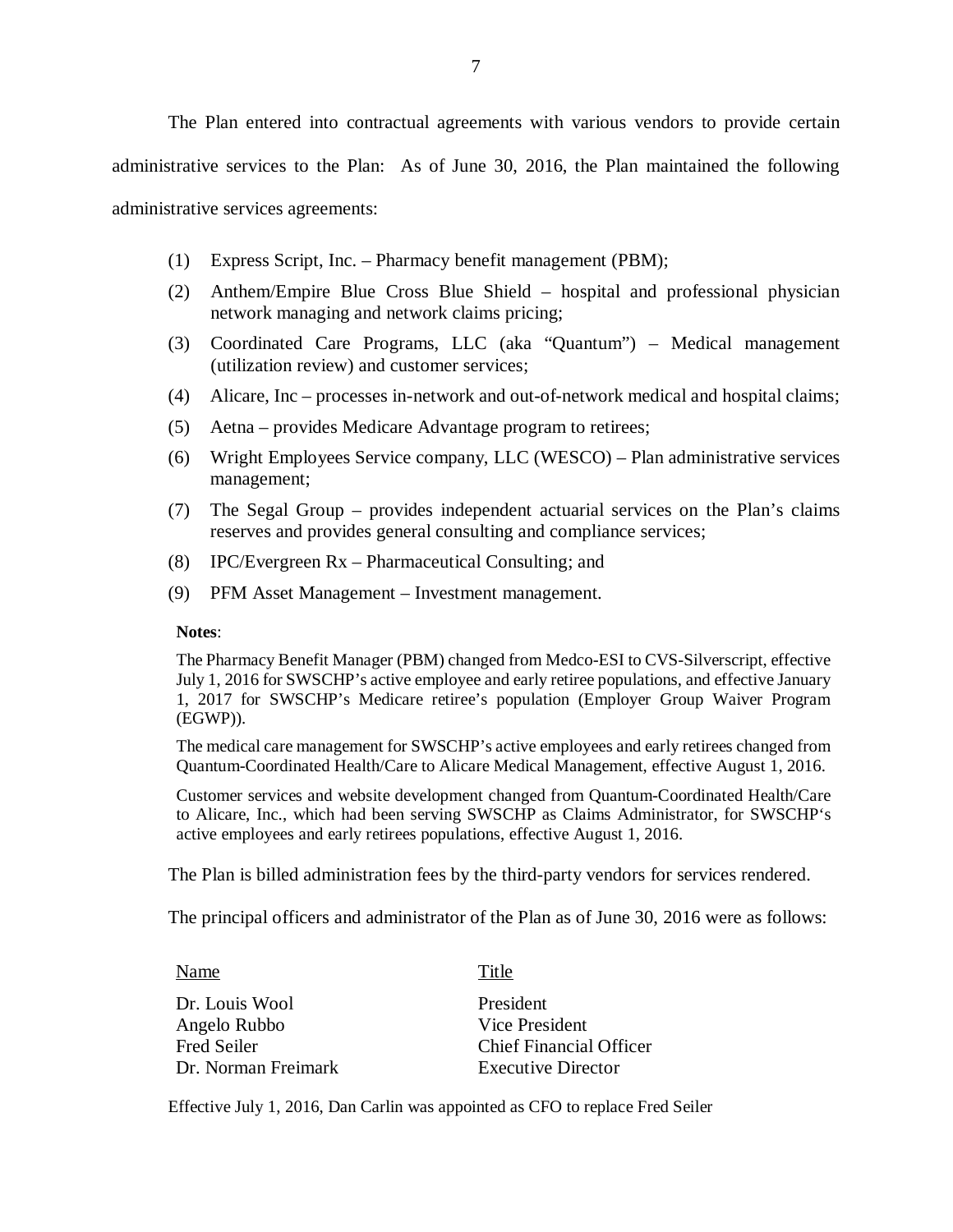#### $B<sub>1</sub>$ Territory and Plan of Operation

 As of October 1, 2003, the Plan held a certificate of authority to operate as a municipal cooperative health benefit plan pursuant to Section 4704 of the New York Insurance Law in the State of New York. Pursuant to the requirements of Article 47 of the New York Insurance Law, the Plan is required to maintain a contingency reserve equal to 5% of its annualized earned premium equivalents. examination period. The Plan met the contingency reserve requirement throughout the

follows: The Plan's premiums and enrollment during the five-year examination period were as follows:<br>
Calendar Year Premium Premium Enrollment

| Calendar Year | Premium       | Enrollment |
|---------------|---------------|------------|
| 2012          | \$120,659,459 | 21,381     |
| 2013          | \$135,935,860 | 22,224     |
| 2014          | \$146,375,879 | 22,385     |
| 2015          | \$154,525,874 | 22,889     |
| 2016          | \$167,184,493 | 23,008     |

#### C. Conflict of Interest Statement

The Statement of Policy on Conflict of Interest states, in part:

 "As Executive board members of the State-Wide Schools Cooperative Health Plan, you are required to annually sign a declaration regarding conflict of interest."

The Governing Board members did not sign the conflict of interest statement in calendar

years 2013, 2014, or 2015, in contravention of the above stated policy.

It is recommended that the Plan comply with its Conflict of Interest policy and ensure that

each Board member and Officer complete the conflict of interest statement annually.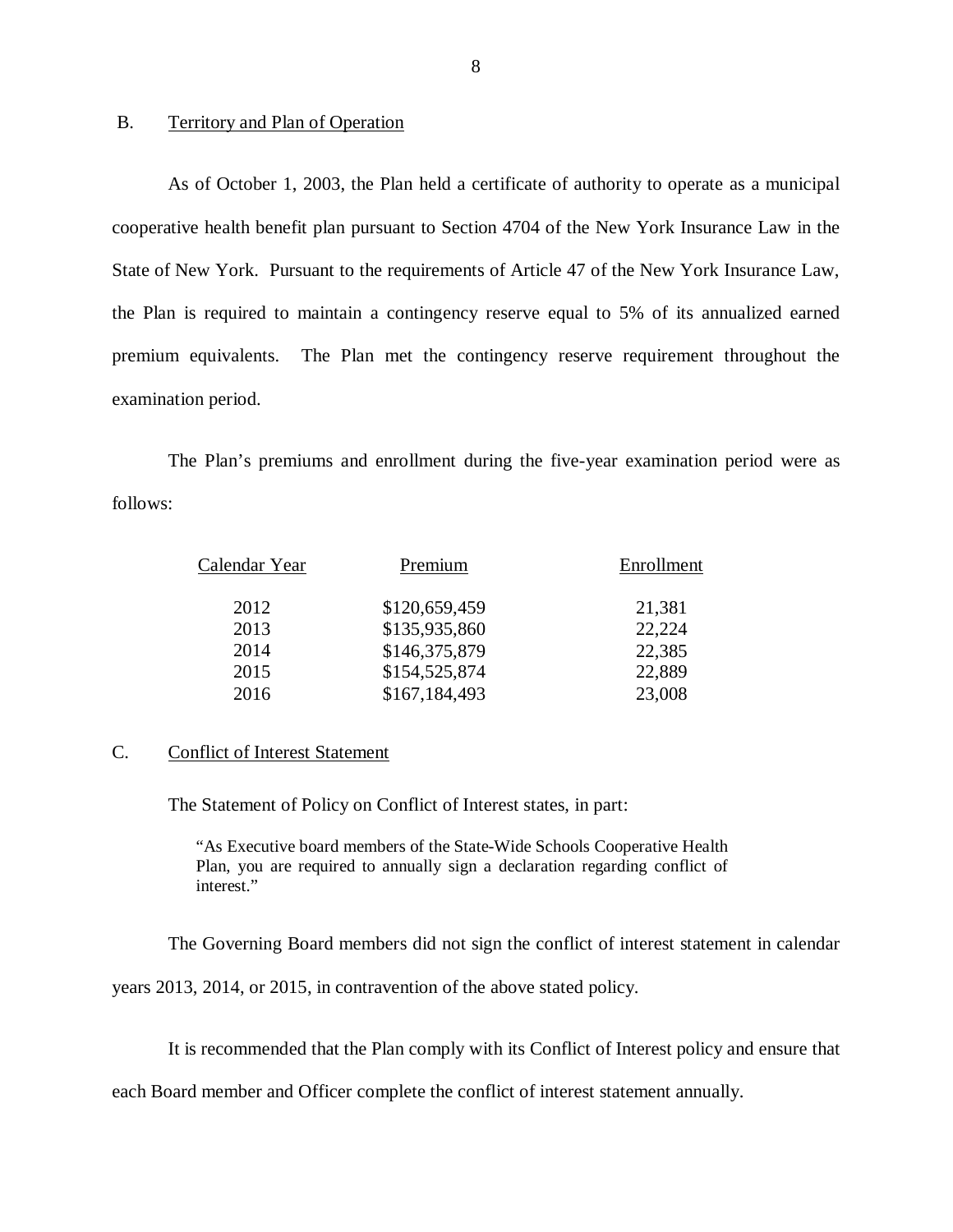#### D. Custodial Agreement

The National Association of Insurance Commissioners (NAIC) guidelines provides clauses

that should be included in custodial agreements:

 "If the custodial agreement has been terminated or if 100% of the account assets in any one custody account have been withdrawn, the custodian shall provide written notification, within three business days of termination or withdrawal, to the insurer's domiciliary commissioner;

 The custodian shall provide, upon written request from a regulator or an authorized officer of the insurance company, the appropriate affidavits, with respect to the insurance company's securities held by the custodian."

The Plan's custody agreement with M&T Bank did not include the above recommended

clauses.

It is recommended, as a good business practice, that the Plan amend its agreement with

M&T Bank to include the above clauses.

#### E. Municipal Cooperation Agreement

Section 4705(a)(1) of the New York Insurance Law states:

- (a) The municipal cooperation agreement, under which the municipal cooperative health benefit plan is established and maintained, and any amendment thereto, shall be approved by each participating municipal corporation by majority vote of each such corporation's governing body, and shall:
- (1) specify all municipal corporations participating in the municipal cooperative health benefit plan and describe the form or type of municipal corporations eligible for participation.

 The Plan did not specify the participating school districts within its Municipal Cooperation Agreement.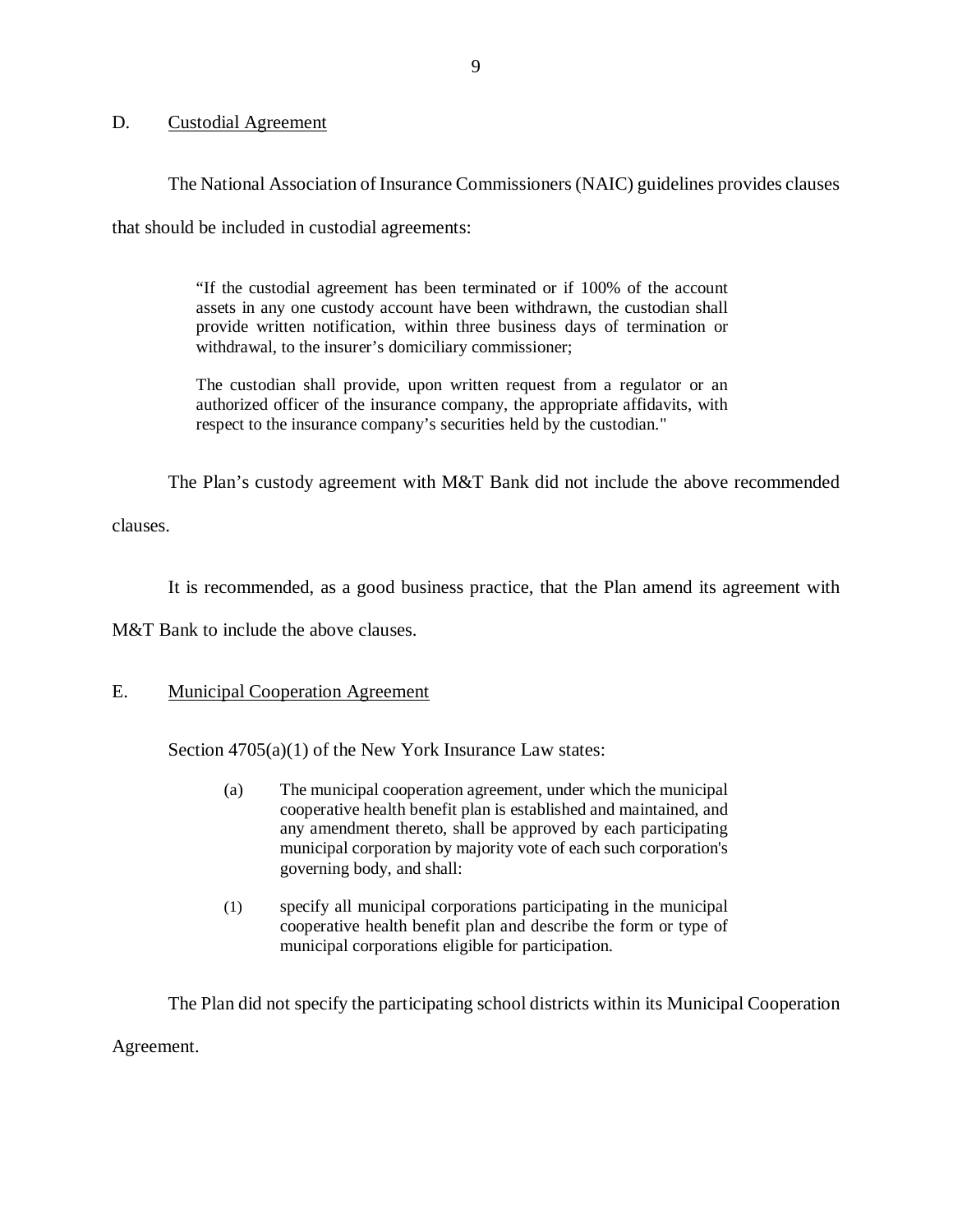It is recommended that the Plan complies with the requirements of Section  $4705(a)(1)$  of the New York Insurance Law by specifying all twenty-three participating municipal corporations in its Municipal Cooperation Agreement.

 The Plan must amend its Municipal Cooperation Agreement ("MCA") to include all of its participating municipal corporations and file the revised MCA for approval with the Superintendent. It should be noted that the Plan is obligated to comply with the most recently approved version of its MCA until such time as the Department approves an amended version.

#### F. Stop-Loss Coverage

In accordance with the requirements of Sections  $4707(a)(1)$  and (2) of the New York Insurance Law, the Plan maintained both aggregate excess of loss and specific excess of loss insurance coverages, with Reliastar Life Insurance Company of New York, a New York licensed life insurance company, during fiscal year 2016, as follows:

| Specific excess of loss  | 100% of unlimited medical and prescription drug claims<br>per covered person upon satisfaction of the specific<br>deductible, excess of \$450,000 per covered person. |
|--------------------------|-----------------------------------------------------------------------------------------------------------------------------------------------------------------------|
| Aggregate excess of loss | \$1,000,000 limit of liability per coverage period in excess<br>of annual aggregate attachment point (deductible) of<br>\$149,749,586, for the current contract year. |

The contract was renewed subsequent to the examination date, July 1, 2016.

#### G. Accounts and Records

 The General Information and Instructions for Filing the New York Data Requirements for Municipal Cooperative Health Benefit Plans indicates that prescription drugs are to be reported in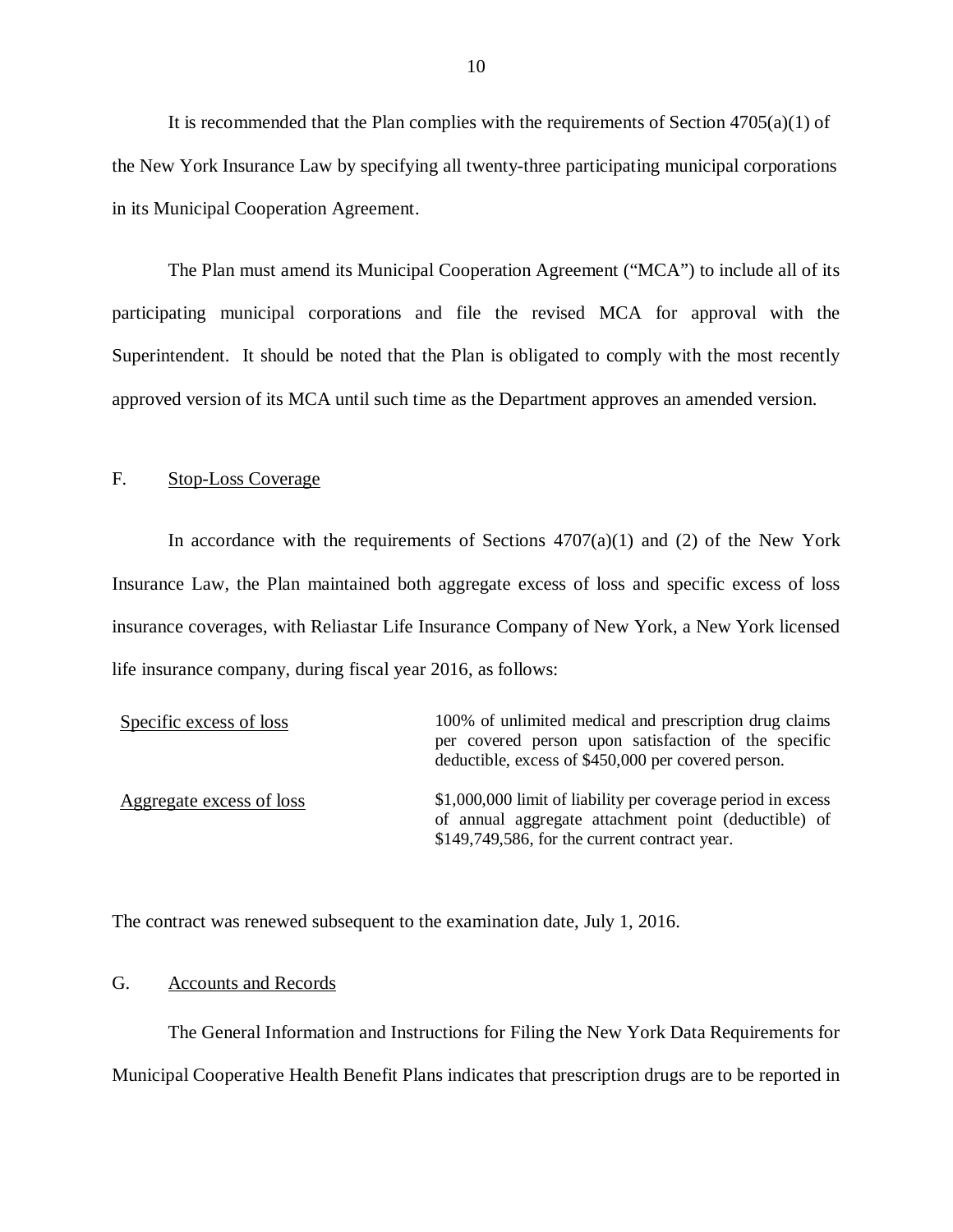Report #2: Statement of Revenue, Expenses and Surplus, (NY4, Line 11), which includes "expenses for prescription drugs and other pharmacy benefits covered by the reporting entity," but deducts "Pharmaceutical rebates relating to insured plans…"

 It is noted that SWSCHP reported pharmaceutical rebates of \$16,508,731 as a revenue item under the heading "aggregate write-in for other healthcare related revenues" on NY4, Line 4 of the Plan's filed statement. As noted above, pharmaceutical rebates are not to be reported as a revenue item, but instead shall be deducted from prescription drug expenses.

 It is recommended that SWSCHP complete its annual statements per the General Information and Instructions for Filing the New York Data Requirements for Municipal Cooperative Health Benefit Plans, and report pharmaceutical rebates as a reduction of the Plan's prescription drug expenses. prescription drug expenses.<br>
3. FINANCIAL STATEMENTS

 The following statements show the assets, liabilities, and surplus as of June 30, 2016, as contained in the Plan's 2016 filed annual statement, a condensed summary of operations and a reconciliation of the surplus account for each of the years under review. The examiner's review of a sample of transactions did not reveal any differences which materially affected the Plan's financial condition as presented in its June 30, 2016 filed annual statement.

#### Independent Accountants

 The firm of Rosen Seymour Shapss Martin and Company was retained by the Plan to audit the Plan's combined statutory-basis statements of financial position as of June 30<sup>th</sup> of each of the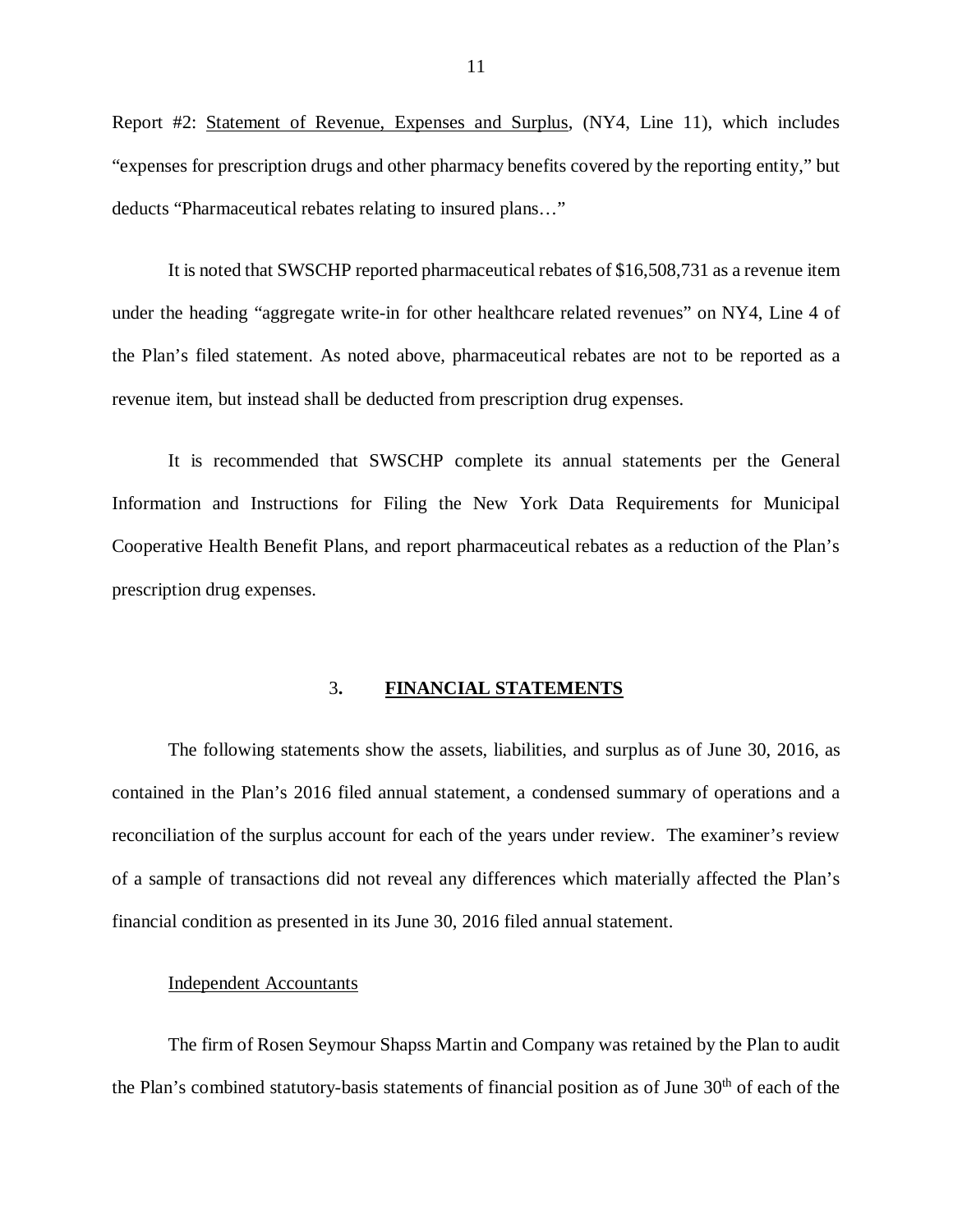fiscal years 2012 through 2014, and the related statutory-basis statements of operations and surplus for the years then ended. For the fiscal years 2015 and 2016, the Plan retained Nawrocki & Smith, LLP to audit the aforementioned financial statements.

 Rosen Seymour Shapss Martin & Company and Nawrocki & Smith, LLP concluded that the statutory financial statements presented fairly, in all material respects, the financial position of the Plan at the respective audit dates. Balances reported in these audited financial statements were reconciled to the corresponding years' annual statements with no discrepancies noted.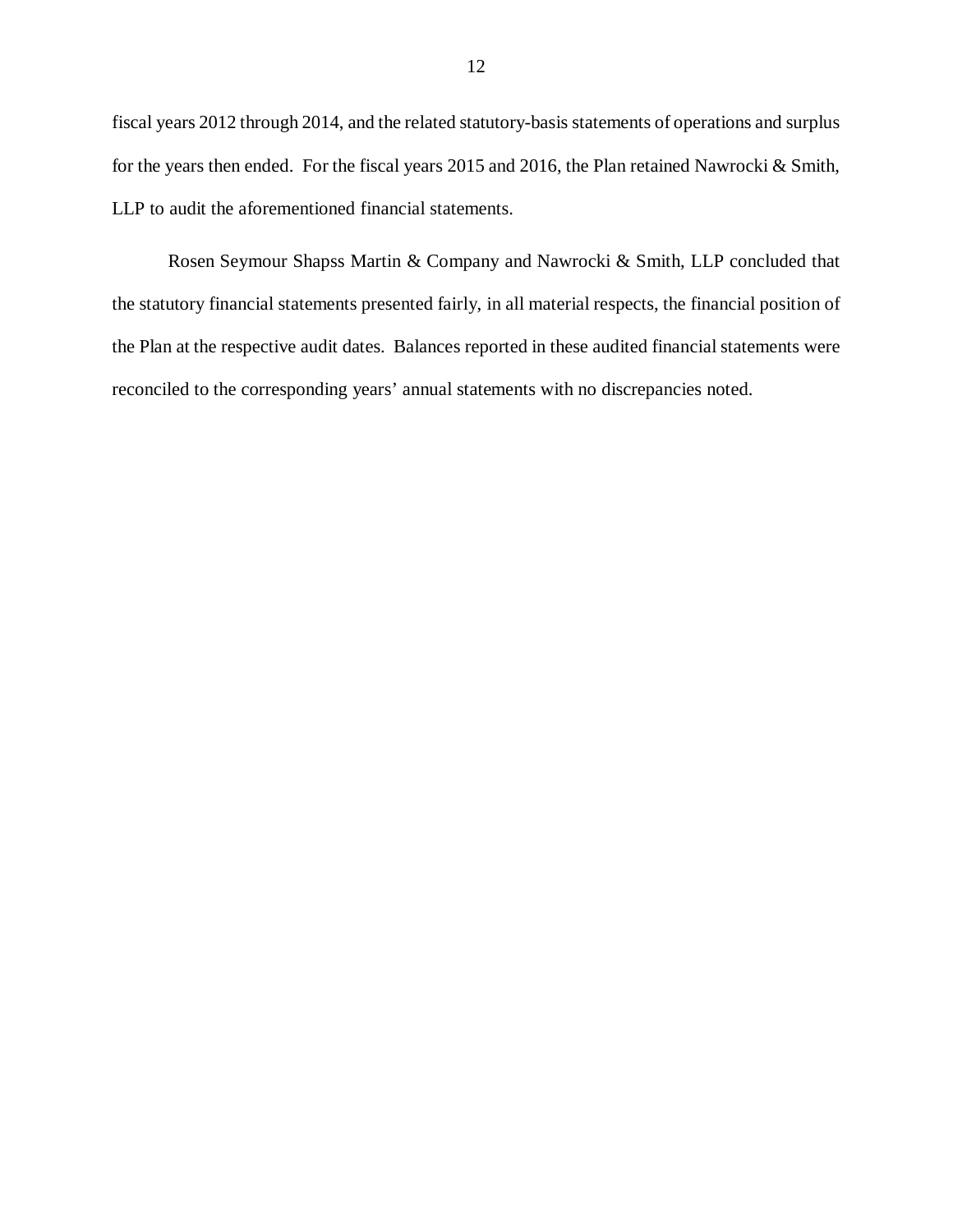#### A. Balance Sheet

Assets

| <b>Bonds</b><br>Cash<br>Premiums receivable<br>Investment income due and accrued<br>Amounts recoverable from reinsurers<br>Aggregate write-ins for other than invested | \$55,339,603<br>13,799,557<br>234,779<br>186,803<br>640,990 |
|------------------------------------------------------------------------------------------------------------------------------------------------------------------------|-------------------------------------------------------------|
| assets                                                                                                                                                                 | 2,000                                                       |
| Health care and other amounts receivable                                                                                                                               | 4,116,275                                                   |
| <b>Total assets</b>                                                                                                                                                    | \$74,320,007                                                |
| Liabilities                                                                                                                                                            |                                                             |
| Claims payable                                                                                                                                                         | \$<br>13,553,400                                            |
| Accounts payable                                                                                                                                                       | 7,824,770                                                   |
| Additional reserve required by Section                                                                                                                                 |                                                             |
| $4706$ (a)(1)                                                                                                                                                          | 16,924,931                                                  |
| Premium deficiency reserve                                                                                                                                             | 5,052,400                                                   |
| Premiums received in advance                                                                                                                                           | 930,411                                                     |
| <b>Total liabilities</b>                                                                                                                                               | \$44,285,912                                                |
| <b>Net Worth</b>                                                                                                                                                       |                                                             |
| Surplus (per NYIL $\S4706(a)(5)$ )                                                                                                                                     | \$8,359,225                                                 |
| Unassigned funds                                                                                                                                                       | 21,674,870                                                  |
| Total surplus                                                                                                                                                          | 30,034,095                                                  |
| Total liabilities and surplus                                                                                                                                          | \$74,320,007                                                |

 **Note**: The Plan is a municipal cooperative health benefit plan which falls under IRC Section 115(1), which exempts the Plan from federal income tax. The examiner is unaware of any potential exposure of the Plan to any tax assessments and no liability has been established herein relative to such contingency.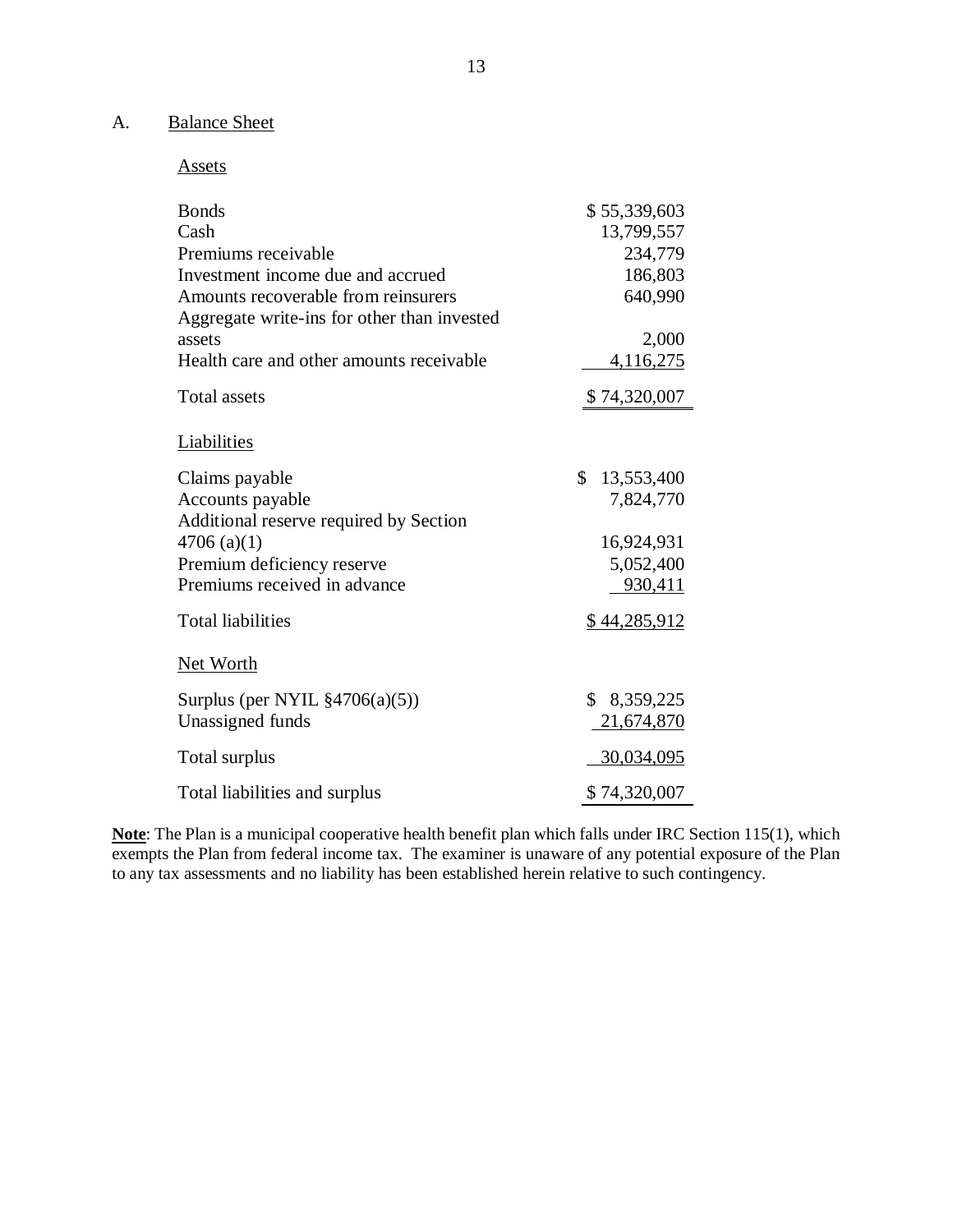B. Statement of Revenue and Expenses and Surplus

Surplus increased \$5,788,658 during the five-year examination period, July 1, 2011

through June 30, 2016, detailed as follows:

| Revenue                                                     |               |               |
|-------------------------------------------------------------|---------------|---------------|
| Premiums                                                    |               | \$724,681,565 |
| Aggregate write-ins for other health care related revenues: |               |               |
| Commercial ESI (Medco) Rebate                               | 14,837,230    |               |
| Medicare EGWP Subsidy/ESI (Medco) rebate EGWP               | 15,609,929    |               |
| Medicare EGWP Coverage Gap Disc                             | 7,514,890     |               |
| Medicare EGWP Reinsurance Subsidy Annual                    | 6,462,642     |               |
| Stop loss in 2015 but not in in 2016 prior year             | 7,123,773     |               |
| Total write-ins                                             | 51,548,464    |               |
| Misc. Income                                                | 800           |               |
| Net investment income                                       | 1,563,236     | 53,112,500    |
| Total revenue                                               |               | \$777,794,065 |
| <b>Expenses</b>                                             |               |               |
| Medical and hospital expenses                               | \$492,227,796 |               |
| Prescription drugs                                          | 203,753,221   |               |
| Aggregate write-ins for other hospital $&$ medical:         |               |               |
| Decrease premium deficiency reserve                         | (7,209,600)   |               |
| Aetna Medicare Advantage                                    | 16,860,549    |               |
| Medicare Part D-IRMAA Reimbursement                         | 422,710       |               |
| <b>Stop Loss</b>                                            | 7,010,938     |               |
| <b>ACA</b> Transitional reinsurance fee                     | 876,422       |               |
| Administrative expenses                                     | 46,669,980    |               |
| Less: Reinsurance expense-net                               | 867,048       |               |
| Total expenses                                              |               | 759,744,968   |
| Net income                                                  |               | \$18,049,097  |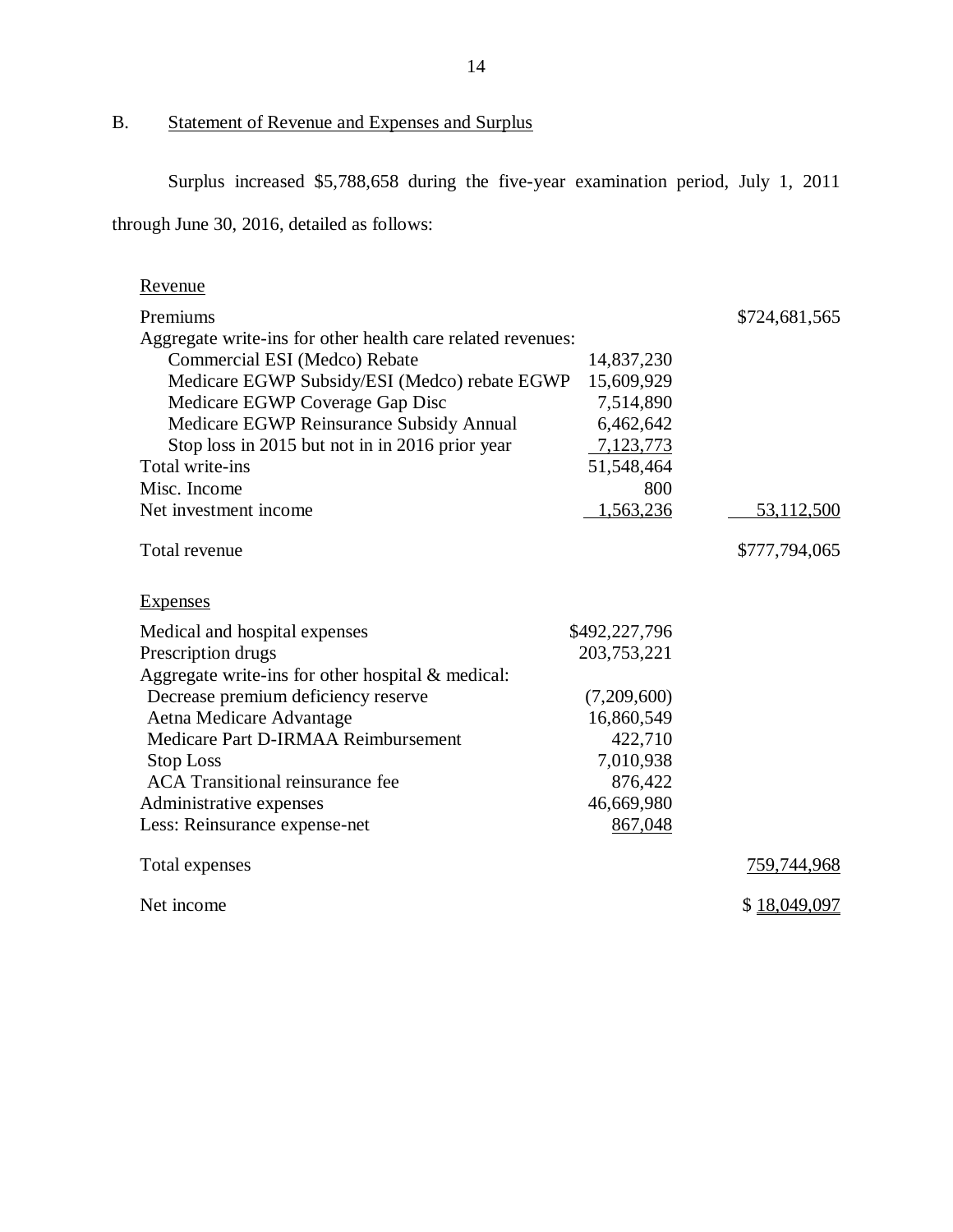#### Changes in Surplus

| Surplus, as of June 30, 2011,<br>per report on examination                                            |                             |                             | \$24,245,437 |
|-------------------------------------------------------------------------------------------------------|-----------------------------|-----------------------------|--------------|
|                                                                                                       | Gains in<br>Surplus         | Losses in<br><b>Surplus</b> |              |
| Net income<br>Change in surplus per Section $4706(a)(5)$<br>Aggregate write-ins for losses in surplus | \$18,049,097<br>\$2,992,415 | \$15,252,854                |              |
| Net Increase in surplus                                                                               |                             |                             | 5,788,658    |
| Surplus, as of June 30, 2016,<br>per report on examination                                            |                             |                             | \$30,034,095 |

#### **4. RESERVES**

 The examination liabilities for unpaid claims in the amount of \$13,553,400 and the required additional reserves of \$16,924,931 are the same as the amounts reported by the Plan as of June 30, 2016.

 Section 4706(a)(1) of the New York Insurance Law requires that the governing board of a municipal cooperative health benefit plan establish a reserve fund, including a reserve for the payment of claims and expenses thereon reported but not yet paid, and claims and expenses thereon incurred but not yet reported, which shall not be less than an amount equal to twenty-five percent (25%) of expected incurred claims and expenses thereon for the current plan year, unless a qualified actuary has demonstrated to the superintendent's satisfaction that a lesser amount will be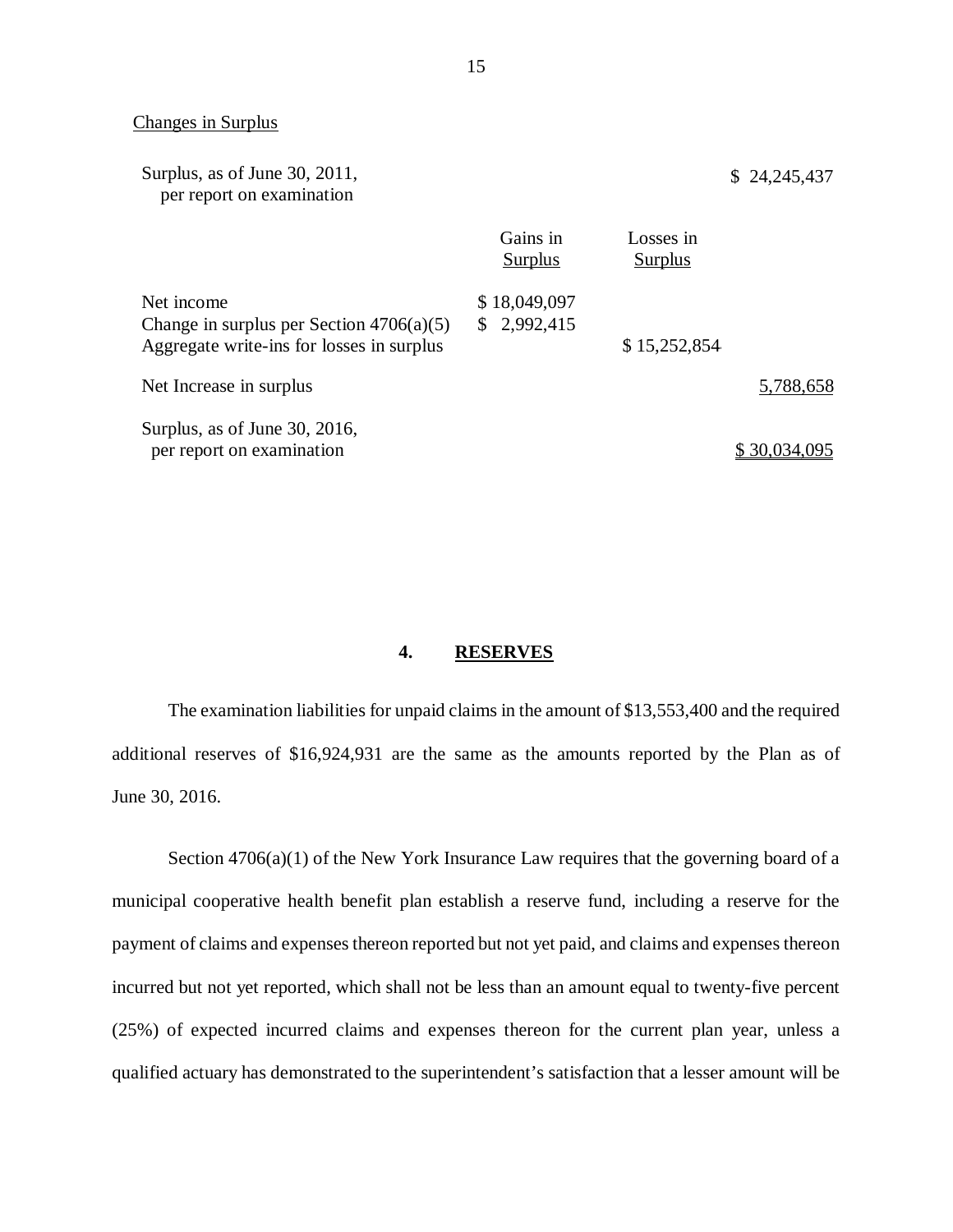adequate. The Plan was granted approval by this Department on June 30, 2003, to reduce its reserves for claims and related expenses to 17% from 25% of the current year's expected incurred claims and expenses. The Plan maintained its claims reserves at a level of 17.3%, or \$30,478,331, of the total claims and expenses incurred as reported in the financial statement for the fiscal year ending on June 30, 2016.

 The examination analysis of the unpaid claims reserve was conducted in accordance with generally accepted actuarial principles and practices and was based on statistical information contained in the Plan's internal records and in its filed annual statements as verified during the examination. The examination reserve was based upon actual payments made through a point in time, plus an estimate for claims remaining unpaid at that date. Such estimate was calculated based on actuarial principles, which utilized the Plan's past experience in projecting the ultimate cost of claims incurred on or prior to June 30, 2016.

#### **5. MARKET CONDUCT**

 conducts its business practices and fulfills its contractual obligations to policyholders and claimants. The review was general in nature and is not to be construed to encompass the more precise scope of a market conduct examination. In the course of this examination, a review was made of the manner in which the Plan

The general review was directed at practices of the Plan in the following major areas:

- A. Prompt Pay Law
- B. Patient Protection and Affordable Care Act
- C. Utilization Review and Appeals
- D. Grievance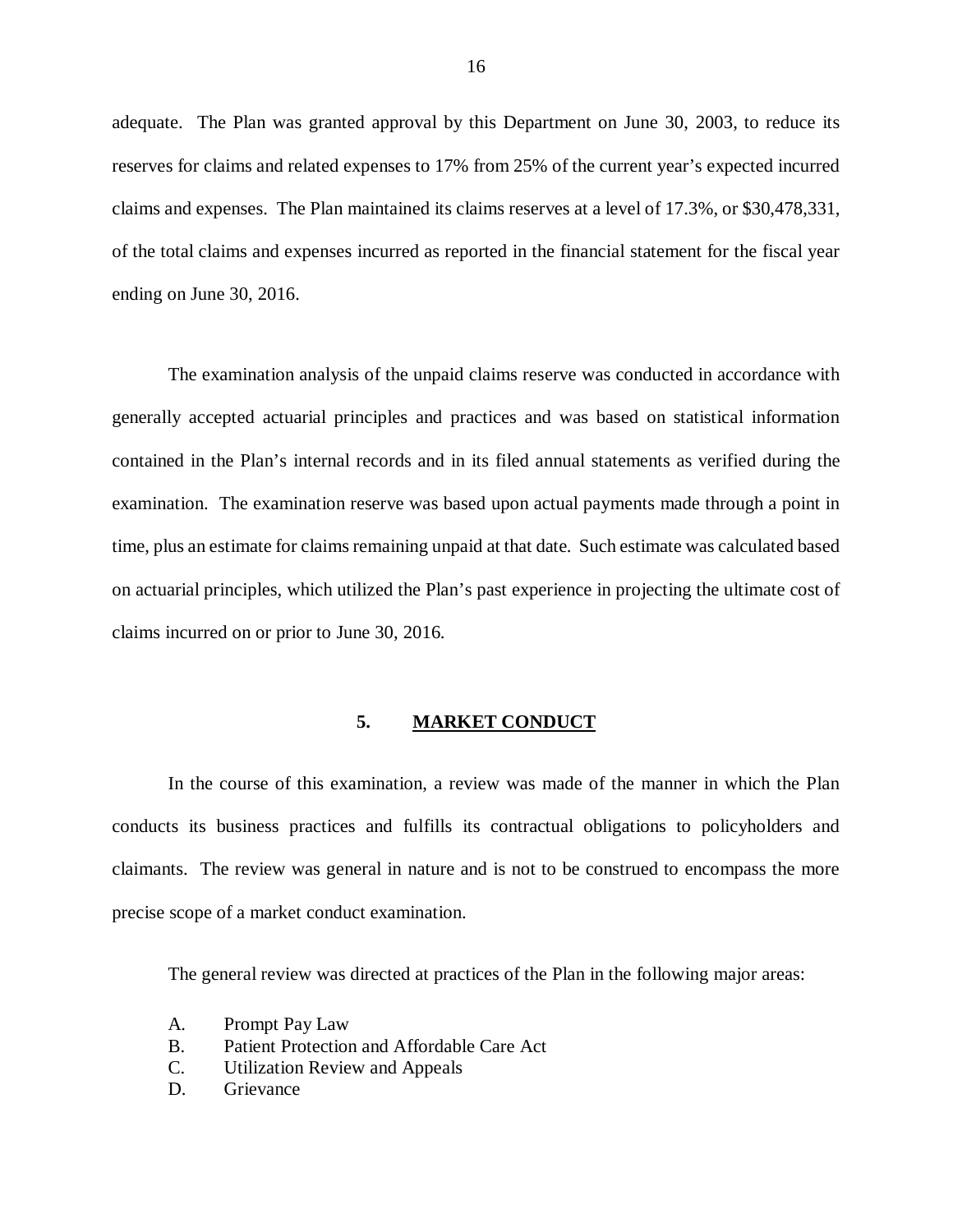#### A. Prompt Pay Law

 Section 3224-a of the New York Insurance Law, "Standards for prompt, fair and equitable settlement of claims for health care and payments for health care services" ("Prompt Pay Law"), requires all insurers to pay undisputed claims within 30 days of receipt of a claim that is transmitted via the internet or electronic mail or 45 days of receipt of a claim submitted by other means such as paper or facsimile. If such undisputed claims are not paid within the respective 30 or 45 days of receipt, interest may be payable.

 A review of the Plan's submitted medical and hospital claims data for the period July 1, 2015 through June 30, 2016, relative to compliance with Section 3224-a of the New York Insurance Law did not reveal any problem areas.

#### B. Patient Protection and Affordable Care Act

Section 3221(l)(8)(E) of the New York Insurance Law states the following:

 In addition to subparagraph (A), (B), (C) or (D) of this paragraph, every group policy that provides hospital, surgical or medical care coverage, except for a grandfathered health plan under subparagraph (G) of this paragraph, shall provide coverage for the following preventive care and screenings for insureds, and such coverage shall not be subject to annual deductibles or coinsurance:

 (i) evidence-based items or services for preventive care and screenings that have in effect a rating of 'A' or 'B' in the current recommendations of the United States preventive services task force;

 (ii) immunizations that have in effect a recommendation from the advisory committee on immunization practices of the centers for disease control and prevention with respect to the individual involved;

 (iii) with respect to children, including infants and adolescents, evidence- informed preventive care and screenings provided for in comprehensive guidelines supported by the health resources and services administration; and

 (iv) with respect to women, such additional preventive care and screenings not described in item (i) of this subparagraph and as provided for in comprehensive guidelines supported by the health resources and services administration.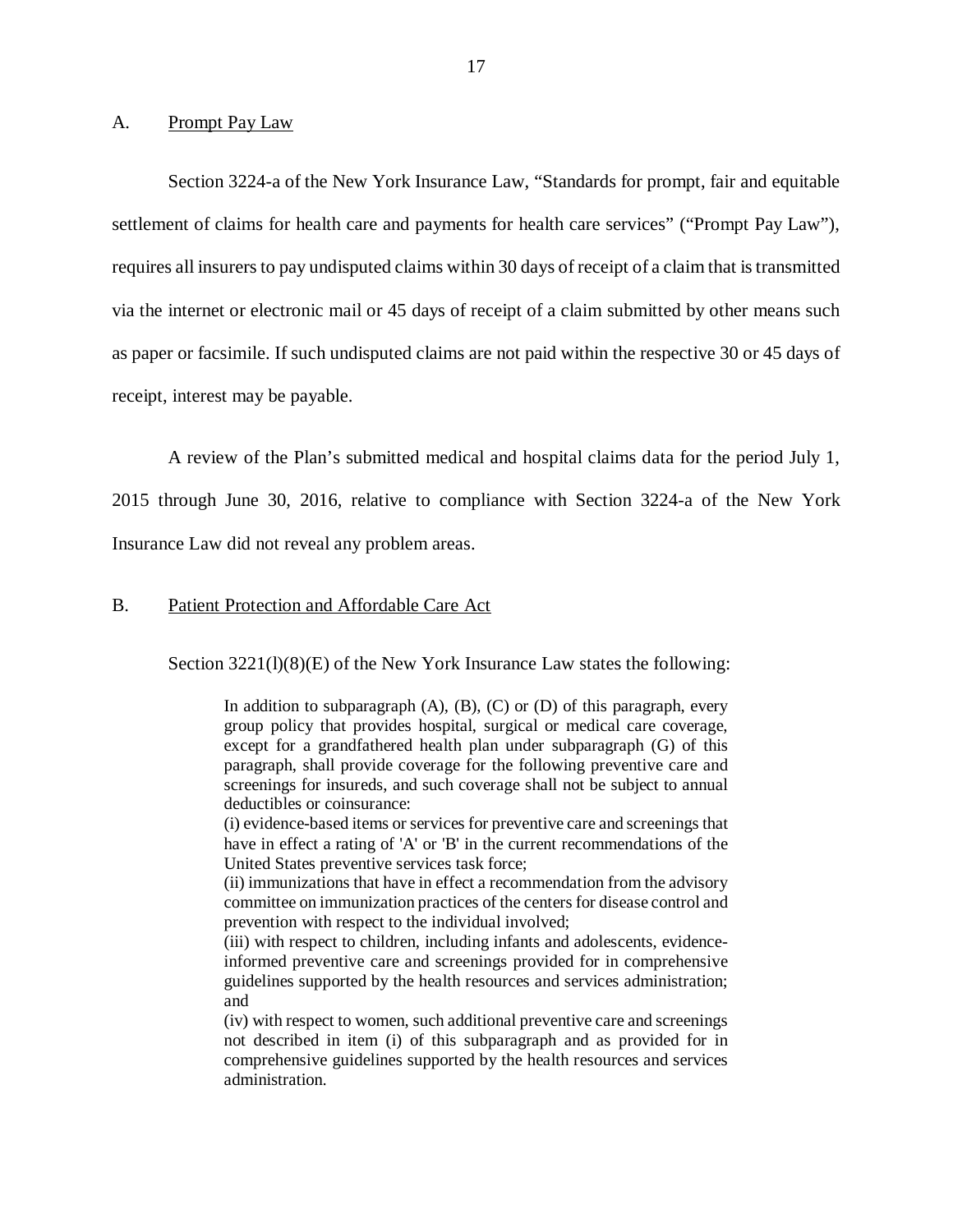In addition, non-grandfathered group health plans offering health insurance coverage in the group market are required to provide certain benefits and are prohibited from imposing cost- sharing requirements for those benefits. The following guidelines, which are prepared jointly by the United States Departments of Labor, Health and Human Services, and the Treasury also address the application of cost sharing to preventive care benefits:

- Evidenced-based items or services that have a rating of "A" or "B" in the current recommendations of the United States Preventive Services Task Force ("USPSTF") with respect to the individual involved, except for the recommendations of the USPSTF regarding breast cancer screening, mammography, and prevention;
- $\triangleright$  Immunizations for routine use in children, adolescents, and adults that have a recommendation from the Advisory Committee on Immunization Practices (ACIP) of the Centers for Disease Control and Prevention with respect to the individual involved;
- $\triangleright$  For infants, children, and adolescents, evidence-informed preventive care and screenings provided for in comprehensive guidelines supported by the Health Resources and Services Administration (HRSA); and
- $\triangleright$  For women, evidence-informed preventive care and screening provided for in comprehensive guidelines supported by HRSA, to the extent not included in certain recommendations of the USPSTF.

 During the review of preventive care services, it was noted that the Plan erroneously deducted copays on certain preventive care claims.

 Specifically, Alicare applied cost sharing on sixty-two (62) preventive care claims (thirty- eight (38) medical claims and twenty-four (24) hospital claims) adjudicated from January 1, 2016 through December 31, 2016. All sixty-two (62) claims where cost sharing was applied were reviewed to ascertain if mandated preventive services were processed correctly. The review found that twenty-two (22) of the thirty-eight (38) medical claims and eleven (11) of the twenty-four (24) hospital claims included copays when none should have been applied. Research on the preventive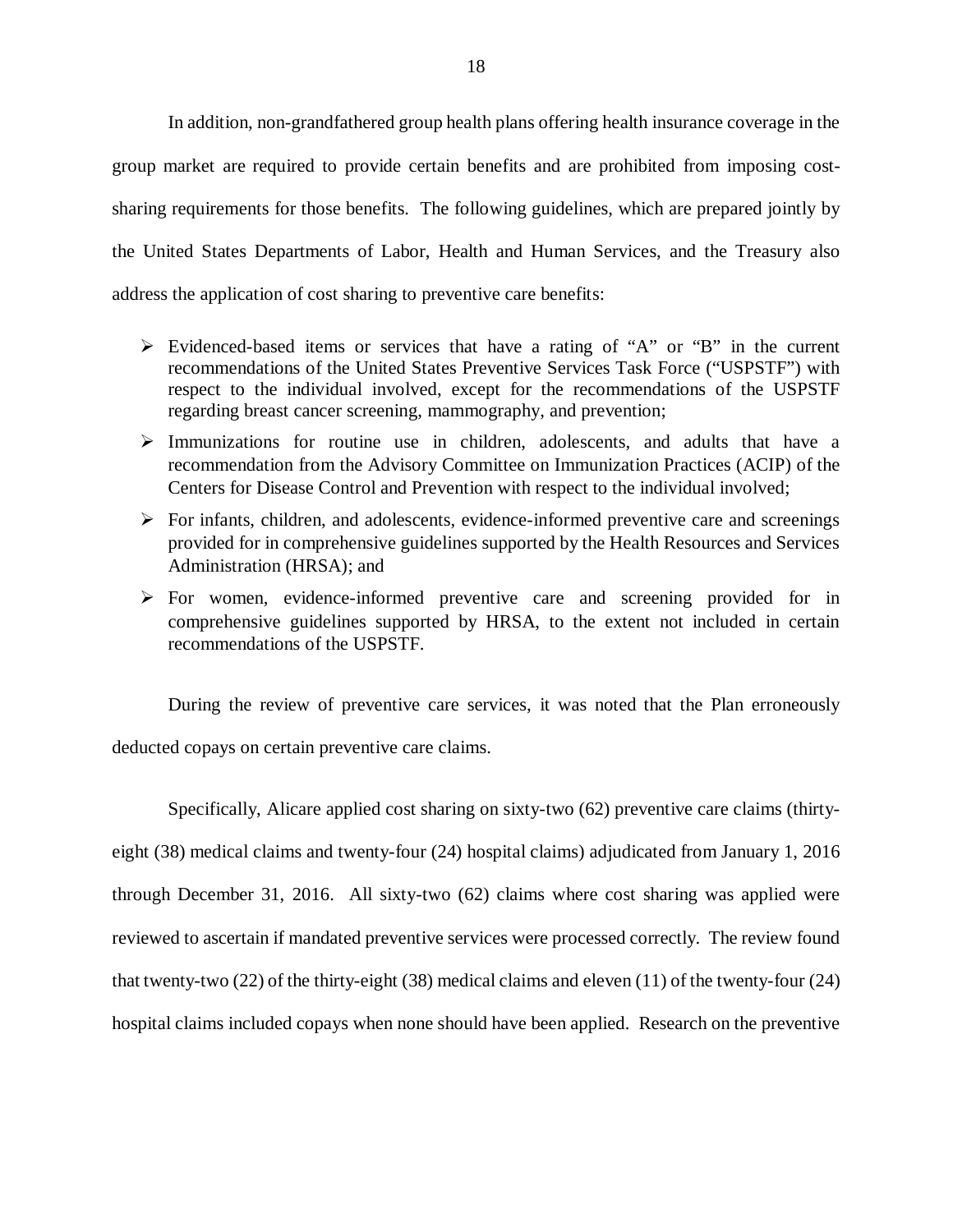care claims where cost sharing was applied revealed that the issue was not systemic, but rather was the result of processing errors.

 As a result, the Company was in violation of New York Insurance Law Section 3221(l)(8)(E) and the US Department of Labor Regulation 45 C.F.R. 147.130(a)(2) for assessing copayments for claims defined as preventive care by the USPSTF.

 It is recommended that the Plan comply with New York Insurance Law Section 3221(l)(8)(E) and US Department of Labor Regulation 45 C.F.R. 147.130(a)(2), by not charging co-payments for claims defined as preventive care by the USPSTF.

#### C. Mental Health Parity

 The examination included a review of the Plan's claims settlement practices on mental health claims processed by the Plan's third-party administrator, Alicare, to ensure that mental health benefits have parity with medical and hospital benefits. It is noted that management of the Plan retains the ultimate responsibility for compliance with applicable provisions of the New York Insurance Law and related Regulations, and therefore management must be diligent in its oversight of the claims settlement and related functions.

 A review of Alicare's mental health claims processing practices and procedures was performed by using a sample covering mental health claims adjudicated during the period of July 1, 2015 through June 30, 2016, in order to evaluate compliance with the mental health parity requirements of the Mental Health Parity and Addiction Equity Act of 2008. The examiner selected a sample of sixty (60) mental health claims out of 88,949 processed during the fiscal year to test for claims accuracy.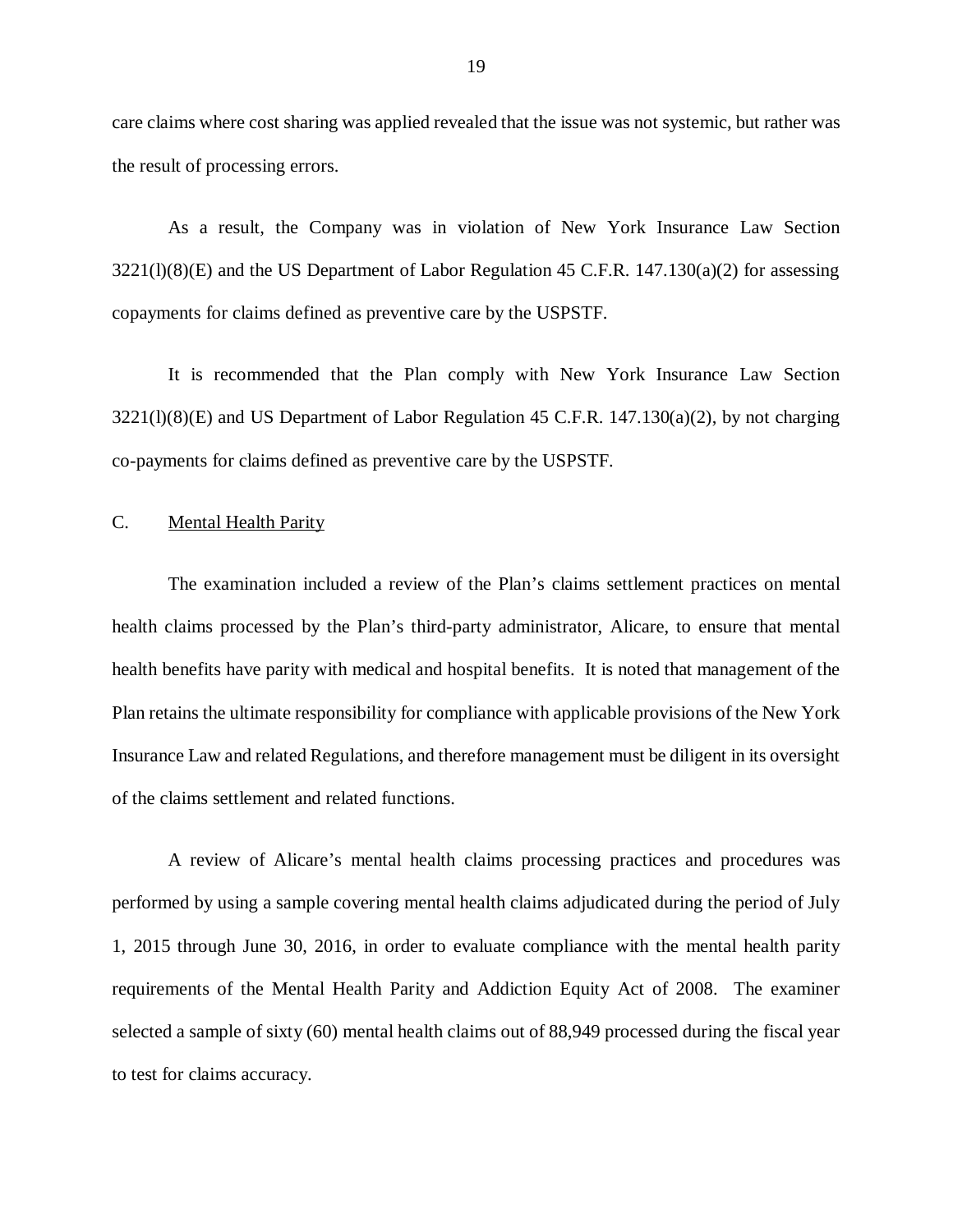The Plan erroneously denied four (4) out of the sixty (60) claims sampled as having no authorization on file or exceeding authorized visits. The errors were manual errors and did not reflect issues with the Plan's vendor's claims processing guidelines with regard to mental health parity.

 It is recommended that the Plan review procedures to ensure claims are not erroneously denied.

#### D. **Utilization Review and Appeals**

 The Plan reported 4,851 utilization review cases and 85 utilization review appeal cases opened and closed during the fiscal year 2016. Twenty (20) utilization review cases and ten (10) appeal cases were reviewed to ensure compliance with Article 49 of the New York Insurance Law. The following violations were noted:

Section 4903(d) of the New York Insurance Law states in part:

 "(d) A utilization review agent shall make a utilization review determination involving health care services which have been delivered within thirty days of receipt of the necessary information."

 It was noted that for one case, all information was received, but notification to the member was not made within thirty days of receipt of all information necessary to make determination.

 It is recommended that the Plan comply with Section 4903(d) of the New York Insurance Law by providing a response within the required time frame.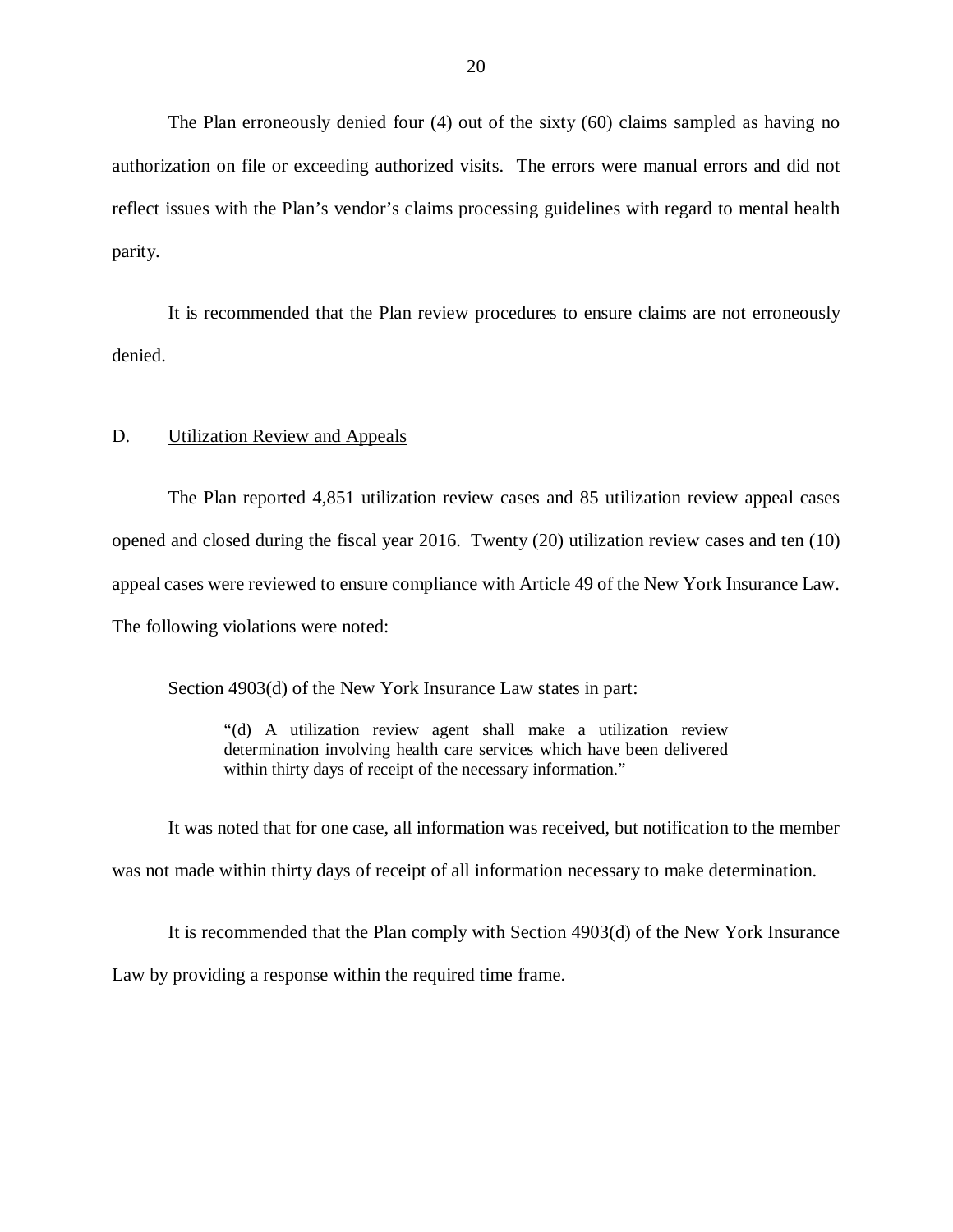Section 4904(c) of the NYIL states, in part:

 "(c)…The utilization review agent must provide written acknowledgment of the filing of the appeal to the appealing party within fifteen days of such filing and shall make a determination with regard to the appeal within sixty days of the receipt of necessary information to conduct the appeal. The utilization review agent shall notify the insured, the insured's designee and, where appropriate, the insured's health care provider, in writing of the appeal determination within two business days of the rendering of such determination."

 In six out of the ten cases reviewed by the examiner, the Plan failed to send acknowledgement letters to members. Also, the Plan failed to notify, in writing, the insured's and the insured health care provider, within two days of rendering the appeal determination in two out of the ten cases reviewed.

 It is recommended that the Plan comply with Section 4904(c) of the New York Insurance Law by providing written acknowledgment letters and responses to appeals within the required time frame.

#### Grievances

E. Grievances<br>The Plan reported one hundred and three (103) grievance cases open and closed during fiscal year 2016. The examiner reviewed fifteen (15) cases to ensure compliance with Section 4802 of the New York Insurance Law. The following violations were noted:

Section 4802(d) of the New York Insurance Law states:

 "…All grievances shall be resolved in an expeditious manner, and in any event, no more than:

 (1) forty-eight hours after receipt of all necessary information when a delay would significantly increase the risk to an insured's health;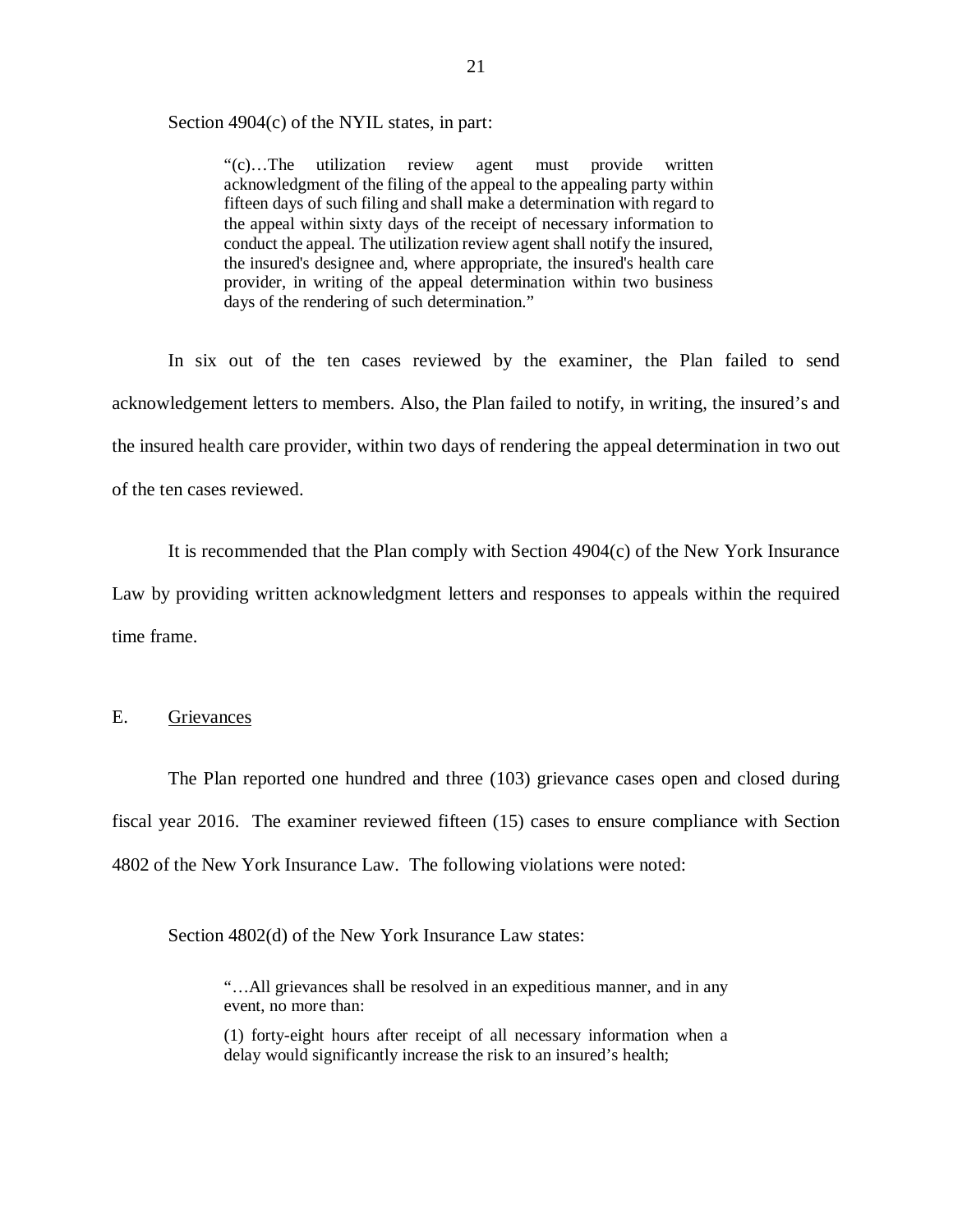(2) thirty days after the receipt of all necessary information in the case of requests for referrals or determinations concerning whether a requested benefit is covered pursuant to the contract; and

 (3) forty-five days after the receipt of all necessary information in all other instances:"

 Seven (7) cases were noted where the Plan failed to issue a determination letter to the insured or the insured's designee in accordance with the requirements of Section 4802(d)(2) of the New York Insurance Law.

 It is recommended that the Plan comply with Section 4802(d)(2) of the New York Insurance Law by responding to all grievance within the required time frame.

 There was one instance where the Plan failed to issue a determination letter to the insured or the insured's designee in accordance with the requirements of Section 4802(d)(3) of the New York Insurance Law.

 It is recommended that the Plan comply with Section 4802(d)(3) of the New York Insurance Law by issuing a determination letter to the insured or the insured's designee.

Section  $4802(g)(3)$  of the New York Insurance Law states:

 "The notice of a determination shall include: (3) the procedures for the filing of an appeal of the determination, including a form for the filing of such an appeal."

 There were four (4) instances where the Plan failed to include a form for the filing of an appeal, in accordance with the requirements of Section 4802(g)(3) of the New York Insurance Law.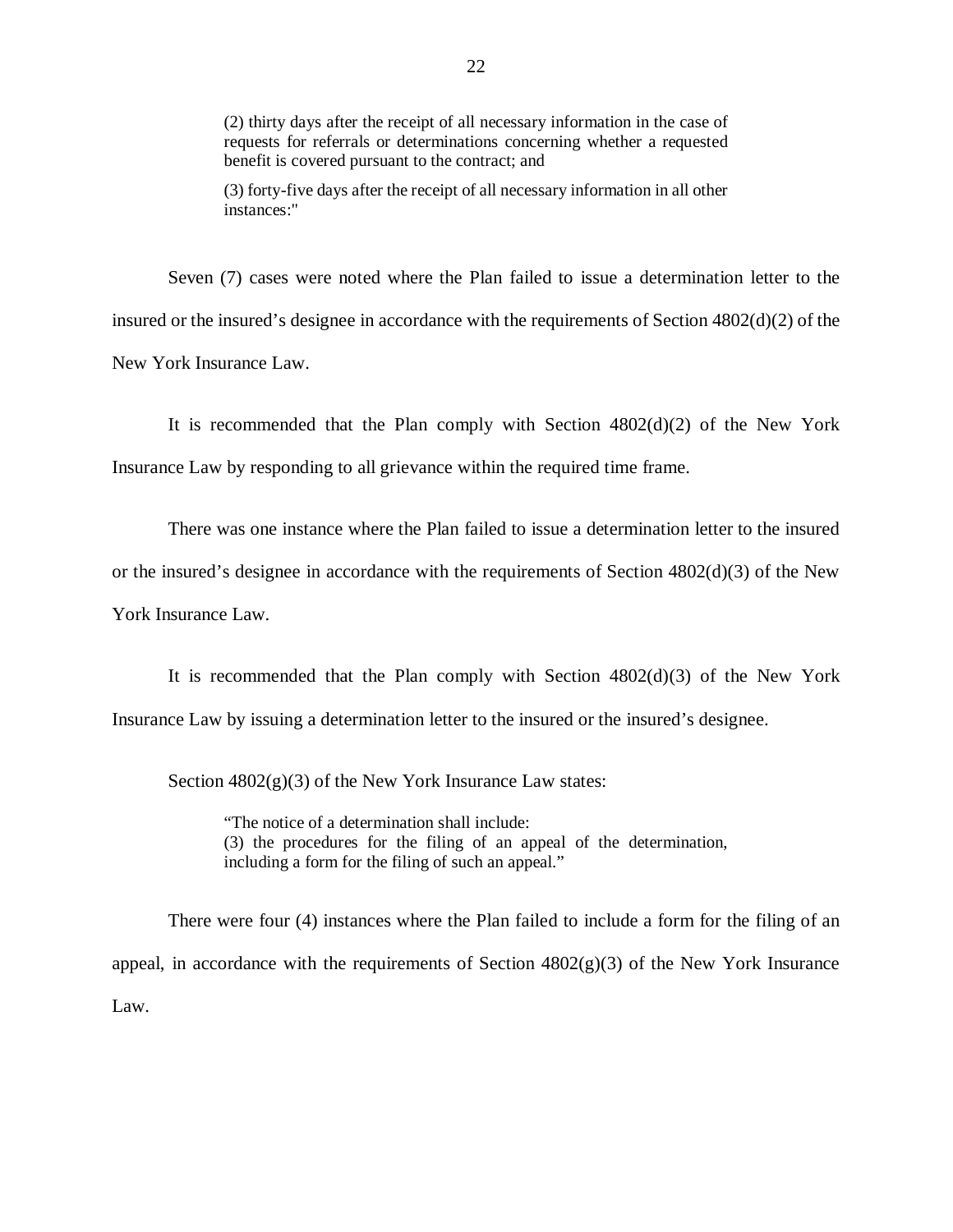It is recommended that the Plan comply with Section  $4802(g)(3)$  of the New York Insurance Law by including the required form for the filing of a grievance appeal with its determination letters.

Section 4802(h) of the New York Insurance Law states:

 "An insured or an insured's designee shall have not less than sixty business days after receipt of notice of grievance determination to file a written appeal, which may be submitted by letter or by a form supplied by the insurer."

 insurer." In four (4) cases reviewed by the examiner, the Plan's notification letter indicated that the member has thirty (30) days to file a grievance appeal instead of the required sixty (60) days. The 30-day appeal time is not in compliance with New York Insurance Law Section 4802(h), which requires that the letter describe the time limit of 60 days in which an appeal of a grievance may be brought.

 It is recommended that the Plan comply with Section 4802(h) of the New York Insurance Law by ensuring its grievance determination letters accurately and clearly explain members' rights and the statutory time frame for filing an appeal.

 The Plan indicated a determination letter with the incorrect information was put in use on August 1, 2016, when Alicare took over as the Plans medical care manager. The failure to send the grievance appeal form to the insured also started on that date. A review by the Plan found that a total of 43 grievance cases had an incorrect grievance determination letter issued to subscribers and did not send a form for filing a grievance appeal resulting in violations of Section 4802G)(3) and (h) of the New York Insurance Law.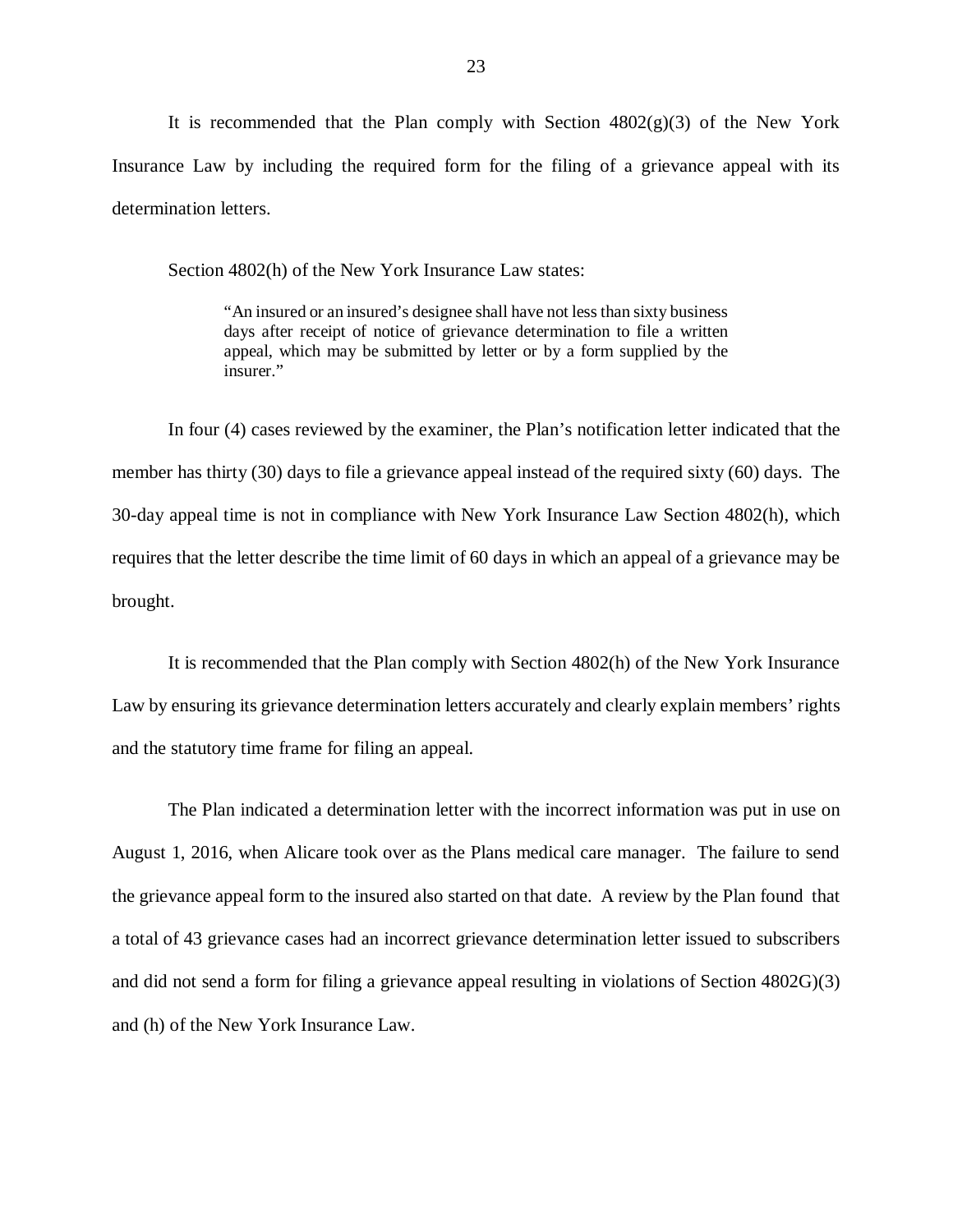It is recommended that the Plan take steps to provide the affected subscribers the correct grievance information and appeal forms and ensure the subscribers are allowed to implement their grievance appeal rights as required by the above sections of the New York Insurance Law.

Section 4802(i) of the New York Insurance Law ("NYIL") states, in part:

 "Within fifteen business days of receipt of the appeal, the insurer shall provide written acknowledgment of the appeal, including the name, address and telephone number of the individual designated by the insurer to respond to the appeal and what additional information, if any, must be provided in order for the insurer to render a decision."

 There was one case where the Plan failed to provide an acknowledgment of the appeal within the time required of Section 4802(i) and failed to identify the individual designated to respond to the appeal.

 It is recommended that the Plan comply with Section 4802(i) of the New York Insurance Law by acknowledging an appeal and identifying the individual designated to respond to the appeal.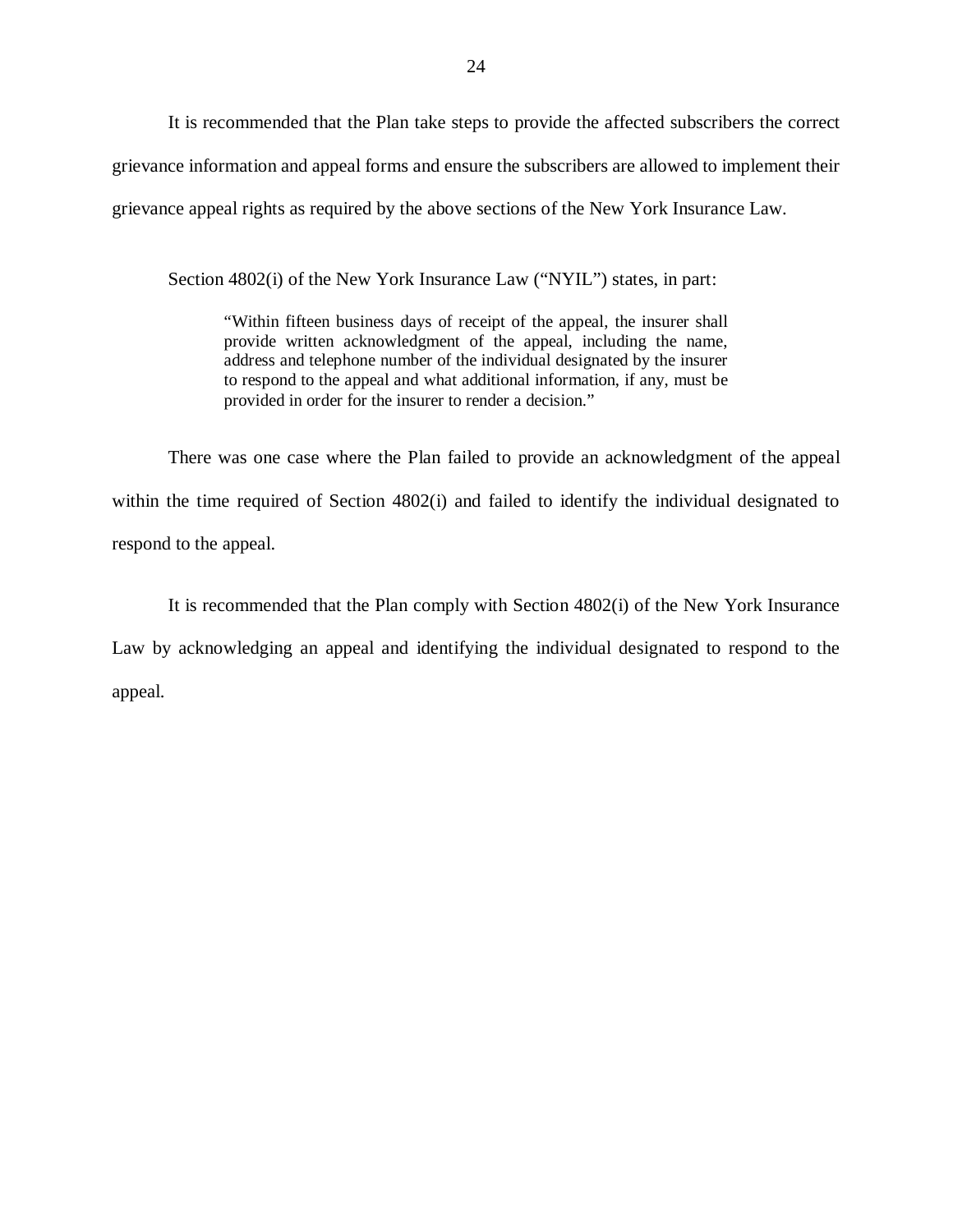#### 6. **COMPLIANCE WITH PRIOR REPORT ON EXAMINATION**

 The prior report on examination contained twenty-one (21) comments and recommendations as follows (page numbers refer to the prior report):

#### **ITEM NO.**

#### **PAGE NO.**

#### Management and Controls

1. requirements of Section 6, Article IV of its Municipal Cooperation Agreement by taking minutes of its annual general member meetings and by having the President of the Board of Governors provide for the keeping of said minutes. It is recommended that SWSCHP's board complies with the 9

 *The Plan has complied with this recommendation.* 

 $2.$  Article IV of its Municipal Cooperation Agreement by conducting elections of its Executive Committee members during its annual general member meetings. It is recommended that SWSCHP complies with Section 14, 9

 *The Plan has complied with this recommendation.* 

#### Explanation of Benefits Statements

3. Inc., provide the required aforementioned forfeiture notification on all of SWSCHP's member EOBs, in accordance with the requirements of Section 3232(b)(7) of the New York Insurance It is recommended that SWSCHP ensure that its TPA, Alicare, 19 Law.

 *The Plan has complied with this recommendation.* 

#### Utilization Review

 $\overline{4}$ . properly classify its utilization reviews into the correct (prospective, concurrent, and retrospective) categories. It is recommended that the Plan ensure that its TPA, CCP, 20

> *This recommendation is no longer valid as CCP is no longer the Plan's medical management*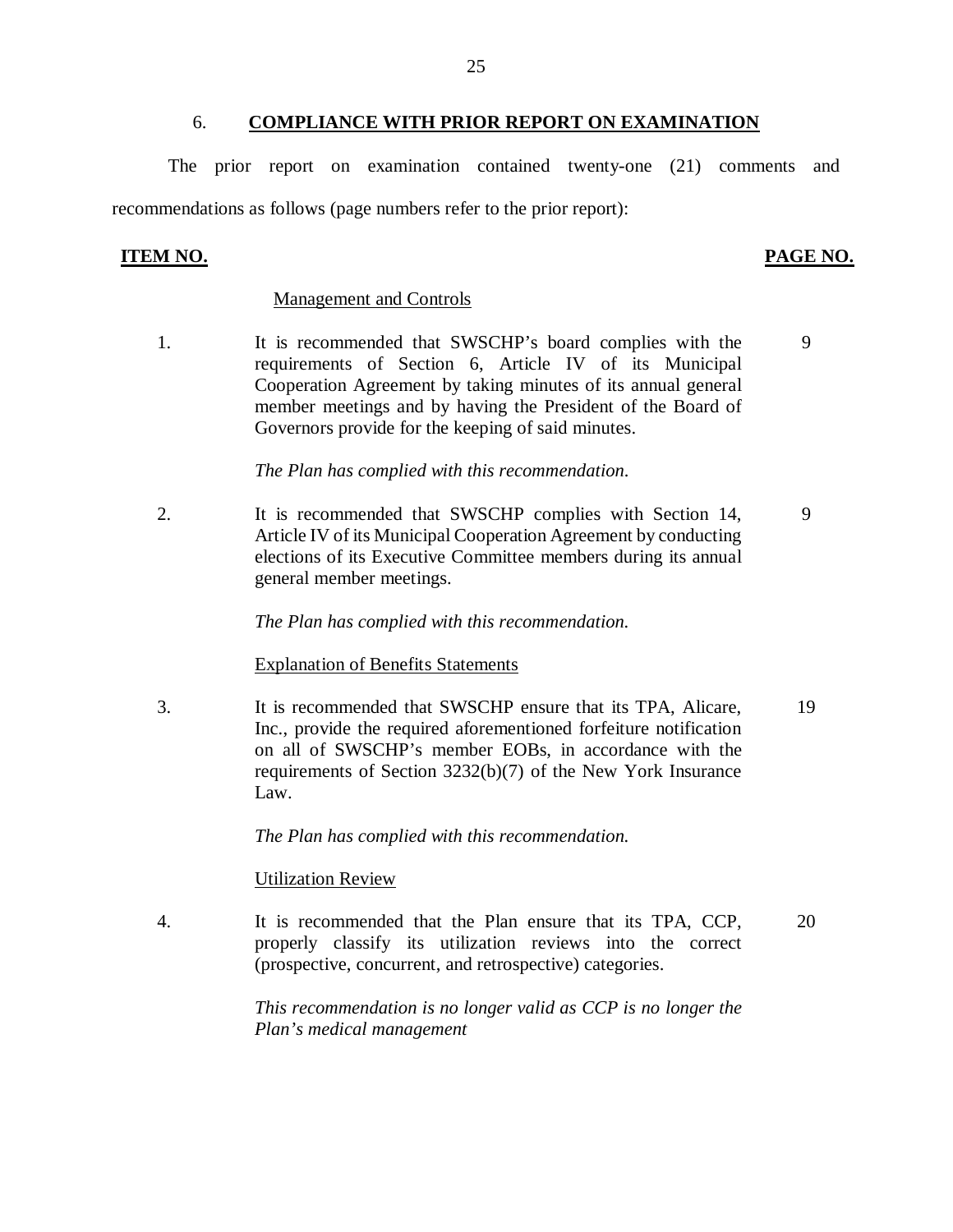#### **ITEM NO. PAGE NO.**

#### Utilization Review

 5. It is recommended that in regard to prospective utilization reviews, the Plan ensure that its TPA, CCP, comply with the requirement of Section 4903(b) of the New York Insurance Law and with its Clinical Review Process Timeframes – NY policy by providing telephonic notices in addition to the written notifications, of their determination to the insured or the insured's designee and the insured's provider.

> *This recommendation is no longer valid as CCP is no longer the Plan's medical management*

 6. It is recommended that the Plan require its TPA, CCP, to comply with the requirements of Section 4903(c) of the New York Insurance Law and with its Clinical Review Process Timeframes – NY policy by providing notices of determination within one business day, by telephone and in writing, to the insured, the insured's designee or the insured's health care provider.

> *This recommendation is no longer valid as CCP is no longer the Plan's medical management*

 7. It is recommended, with respect to first level UR appeals, that the Plan requires its TPA, CCP to issue written appeal determinations within two business days of the rendering of its determination, in accordance with the requirements of Section 4904(c) of the New York Insurance Law. 23

> *This recommendation is no longer valid as CCP is no longer the Plan's medical management*

 8. It is recommended that the Plan require its TPA, CCP, to ensure that both expedited and standard appeals are conducted by clinical peer reviewers who have not rendered the adverse determination, in accordance with the requirements of Section 4904(d) of the New York Insurance Law. 23

> *This recommendation is no longer valid as CCP is no longer the Plan's medical management*

22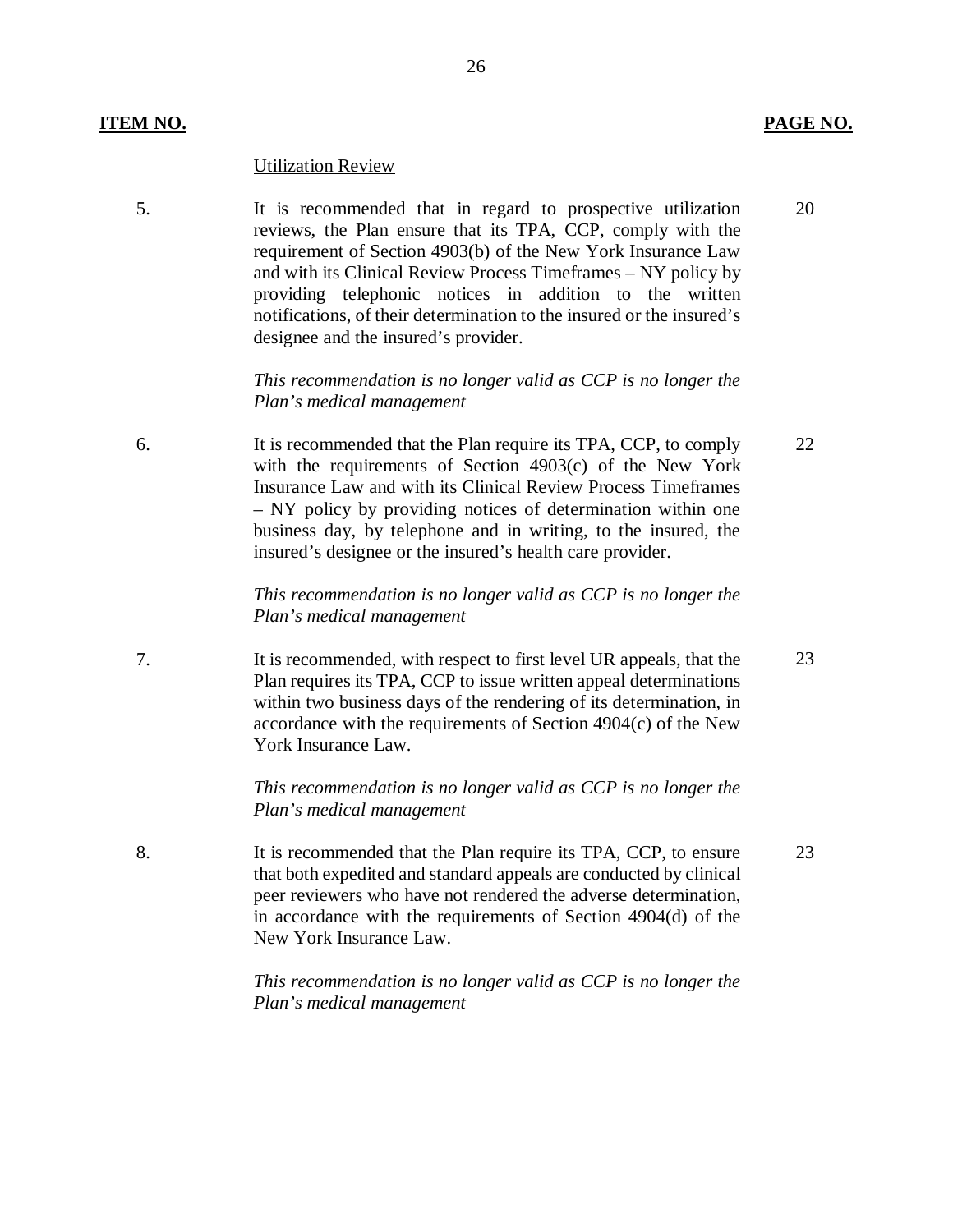#### **ITEM NO. PAGE NO**.

#### Utilization Review

 9. It is recommended that the Plan ensure that its TPA, CCP, complies with the requirements of Section 4904(c) of the New York Insurance Law by including the clinical rationale and the notification to the insured about his/her right to an external appeal in their first level UR insured appeal adverse determination notice. 24

> *This recommendation is no longer valid as CCP is no longer the Plan's medical management*

 10. It is recommended that the Plan ensure that its TPA, CCP, complies with the requirements of Part 410.9(e)(9) of the Department Regulation No. 166 by including the required aforementioned statement in all of its adverse determinations issued at the first level of UR appeals.

> *This recommendation is no longer valid as CCP is no longer the Plan's medical management*

 $11<sub>1</sub>$  complies with the requirements of both Part 410.9(c) of the Department Regulation No. 166 and Section 4910(b) of the New York Insurance Law by issuing the final adverse determinations at its first level of UR appeals. It is recommended that the Plan ensure that its TPA, CCP, 26

> *This recommendation is no longer valid as CCP is no longer the Plan's medical management*

 12. It is recommended that SWSCHP prevents any confusion the members may have with regard to their second level appeal rights by clarifying, in its adverse determination notices, the purpose and nature of its Executive Reviews and its second level appeals process. 28

 *The Plan has complied with this recommendation.* 

 13. It is recommended, as good business practice, that SWSCHP keeps a log of all its Executive Reviews and second level appeals. 28

 *The Plan has complied with this recommendation.* 

25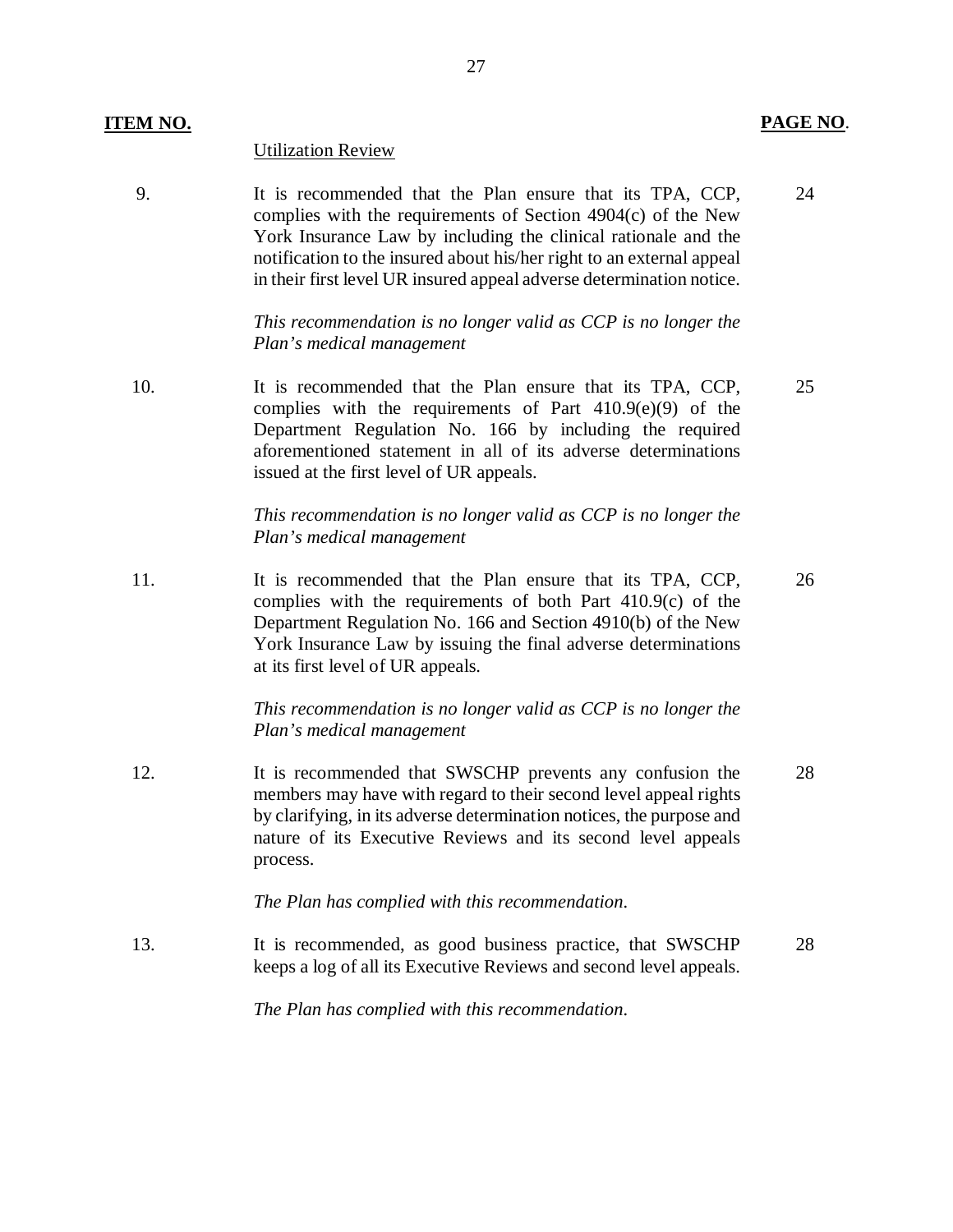#### Utilization Review

14. It is recommended that the Plan use sequential case numbers and 28 include other relevant information for the purpose of tracking such Executive Reviews and second level appeals.

 *The Plan has complied with this recommendation* 

 15. It is recommended that the Plan ensures that its TPA, CCP, 29 complies with the requirements of Section 4900(d-1) and 4903(a) of the New York Insurance Law by having all adverse determination of its utilization reviews on experimental and investigational medical treatments rendered by clinical peer reviewers.

> *This recommendation is no longer valid as CCP is no longer the Plan's medical management*

 $16<sub>1</sub>$  responsibility for compliance with New York Insurance Law and Regulations, as regards all its delegated functions, via strong oversight of its TPAs' practice. It is recommended that the Plan management fulfills its 29

 *The Plan has complied with this recommendation*.

#### **Summary Plan Description**

17. It is recommended that SWSCHP complies with the requirements 30 of Section 3201(b)(1) and Section 479(b) of the New York Insurance Law by making all the required filings with the Department.

 *The Plan has complied with this recommendation* 

#### Central Complaint Log

18. It is recommended, as good business practice, that SWSCHP 32 maintains a log of its CAU complaints in accordance with the requirements of Circular Letter No. 11(1978)

 *The Plan has complied with this recommendation*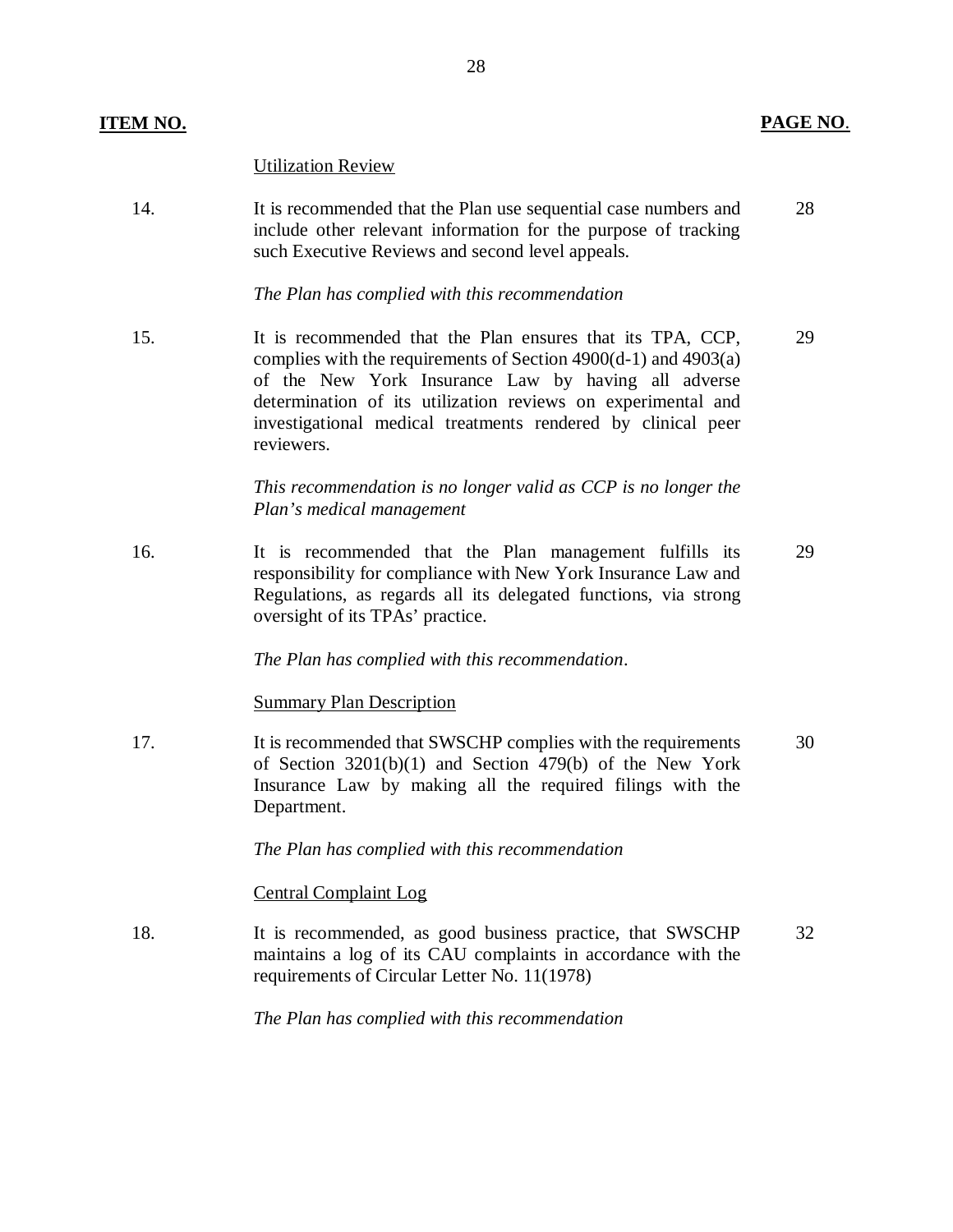Central Complaint Log

 19. It is recommended, as good business practice, that SWSCHP 32 maintains one central complaint log, which includes all complaints received with regard to its members, as a tool to monitor all of its compliant activities and identify potential problem areas.

 *The Plan has complied with this recommendation*.

#### Audits of Third-Party Administrators

 20. It is recommended that the Plan ensures compliance of the New 33 York Insurance Law and proper oversight of its TPAs, by developing and implementing formal written policies and procedures on when and how it will conduct audits of its TPAs.

#### *The Plan has complied with this recommendation*

21. It is further recommended that a formal report be issued detailing 33 process used to conduct these audits and documenting whether any issues were found or not found and what actions, if any, were taken to rectify the issues.

 *The Plan has complied with this recommendation.*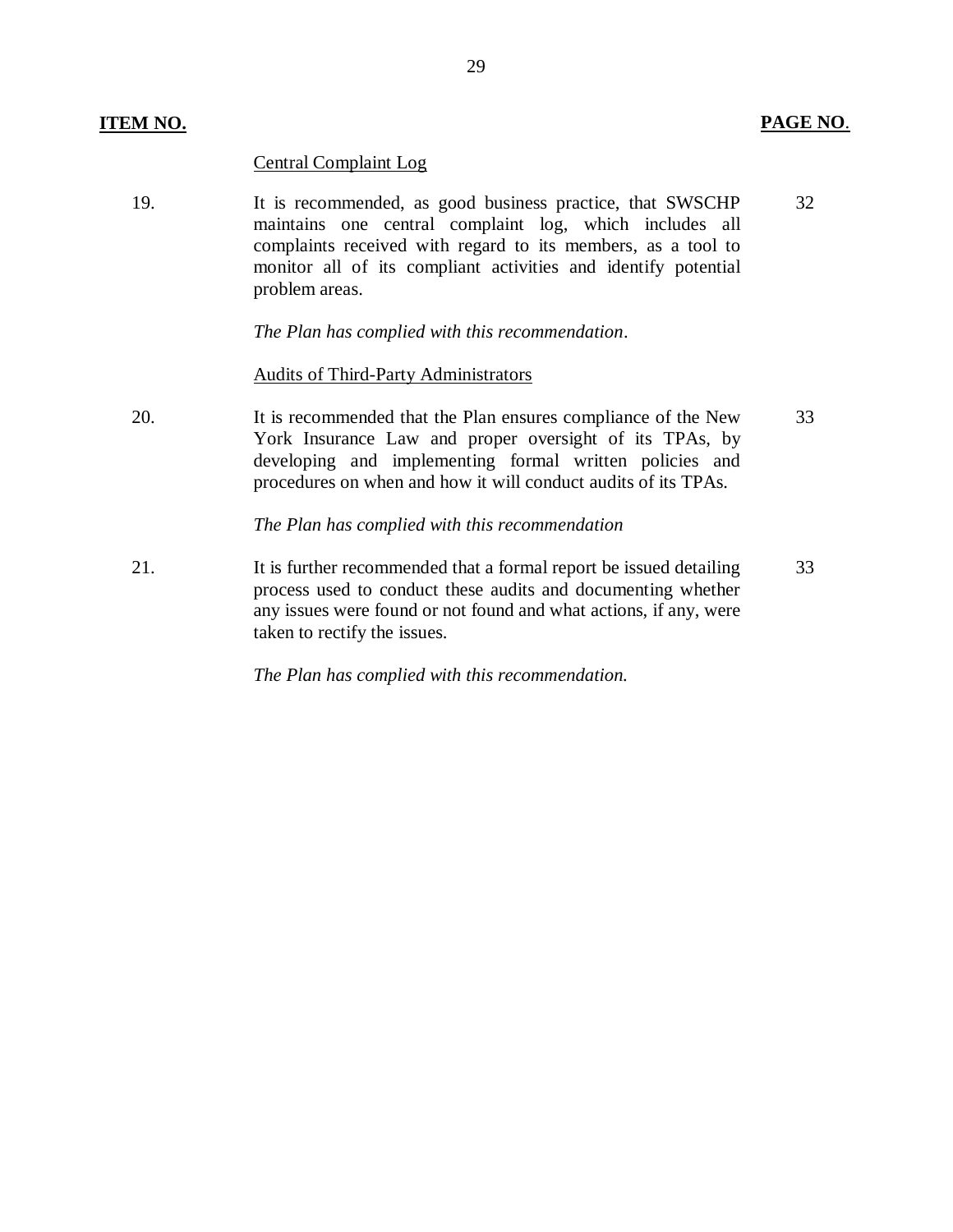# 7. SUMMARY OF COMMENTS AND RECOMMENDATIONS<br>ITEM NO. **PAGE NO.**

6

#### A. Corporate Governance

 It is recommended that State-Wide Schools Cooperative Health Plan and its Board comply with the provisions of Section 1411(a) of the New York Insurance Law by authorizing and approving investments on at least a quarterly basis, and by recording such approvals in the minutes of the governing board.

#### B. Conflict of Interest Statement

It is recommended that the Plan comply with its conflict of interest 8. policy and ensure that each Board member and Officer complete the conflict of interest statement annually.

#### C. Custodial Agreement

 its agreement with M&T Bank to include the above clauses. It is recommended, as a good business practice, that the Plan amend 9

#### D. Municipal Cooperation Agreement

It is recommended that the Plan complies with the requirements of 10 Section 4705(a)(1) of the New York Insurance Law by specifying all twenty-three participating municipal corporations in its Municipal Cooperation Agreement.

#### E. Accounts and Records

It is recommended that SWSCHP complete its annual statements 11 per the General Information and Instructions for Filing the New York Data Requirements for Municipal Cooperative Health Benefit Plans, and report pharmaceutical rebates as a reduction of the Plan's prescription drug expenses.

## prescription drug expenses.<br>F. Patient Protection and Affordable Care Act

It is recommended that the Plan comply with New York Insurance 19 Law Section 3221(l)(8)(E) and US Department of Labor Regulation 45 C.F.R. 147.130(a)(2), by not charging co-payments for claims defined as preventive care by the USPSTF.

#### G. Mental Health Parity

 It is recommended that the Plan review procedures to ensure claims 20 are not erroneously denied.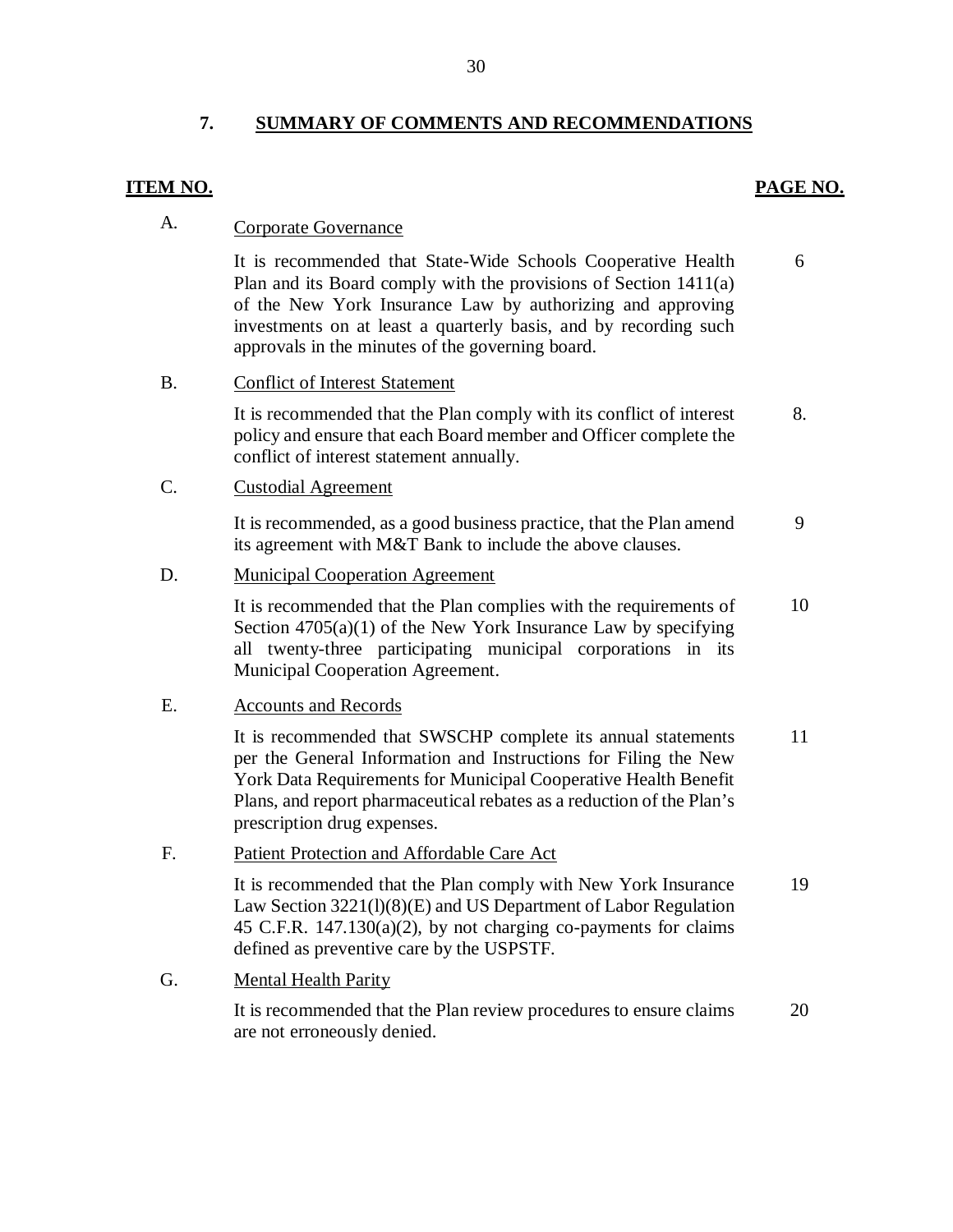#### **ITEM NO.**

#### H. **Utilization Review and Appeals**

- $\mathbf{i}$ . New York Insurance Law by providing a response within the required time frame. It is recommended that the Plan comply with Section  $4903(d)$  of the 20
- ii. New York Insurance Law by providing written acknowledgement letters and response to appeals within the required time frame It is recommended that the Plan comply with Section  $4904(c)$  of the 21

#### I. Grievance

- i. It is recommended that the Plan comply with Section  $4802(d)(2)$  of the New York Insurance Law by responding to all grievance within the required time frame. 22
- ii. It is recommended that the Plan comply with Section  $4802(d)(3)$  of the New York Insurance Law by issuing a determination letter to the insured or the insured's designee. 22
- iii. It is recommended that the Plan comply with Section  $4802(g)(3)$  of the New York Insurance Law by including the required form for the filing of a grievance appeal with its determination letters. 23
- iv. It is recommended that the Plan comply with Section 4802(h) of the New York Insurance Law by ensuring its grievance determination letters accurately and clearly explain members' rights and the statutory time frame for filing an appeal. 23
- v. It is recommended that the Plan take steps to provide the affected subscribers the correct grievance information and appeal forms and ensure the subscribers are allowed to implement their grievance appeal rights as required by the above sections of the New York Insurance Law. 24
- vi. It is recommended that the Plan comply with Section 4802(i) of the New York Insurance Law by acknowledging an appeal and identify the individual designated to respond to the appeal. 24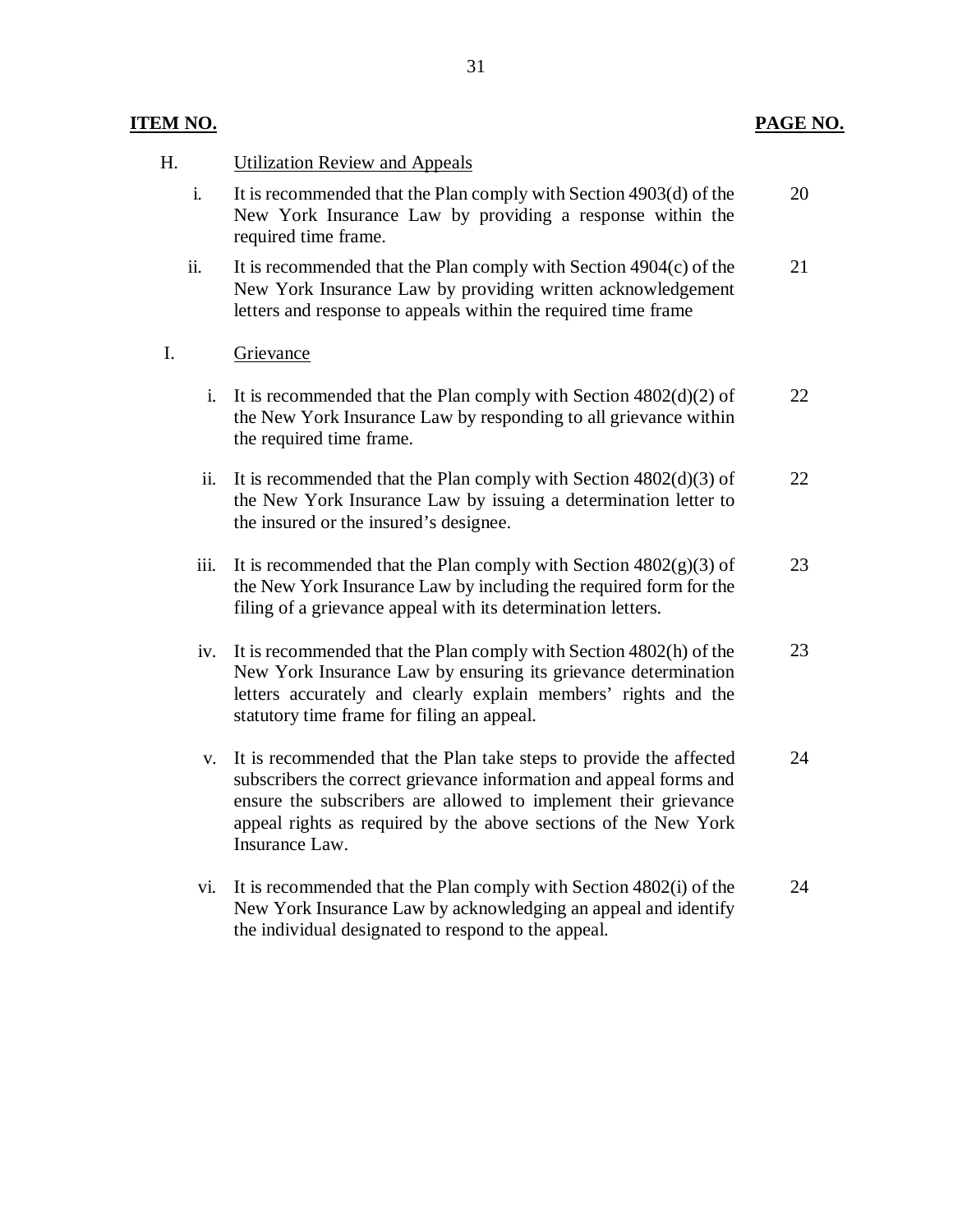Respectfully submitted,

 Gail A. Ross Senior Insurance Examiner \_\_\_\_\_\_\_\_\_\_\_\_\_\_\_\_\_\_\_\_\_

STATE OF NEW YORK ) COUNTY OF NEW YORK )  $\big)$  SS.  $\mathcal{L}$ 

 is true to the best of her knowledge and belief. Gail Ross, being duly sworn, deposes and says that the foregoing report submitted by her

> \_\_\_\_\_\_\_\_\_\_\_\_\_\_\_\_\_\_ Gail A. Ross

Subscribed and sworn to before me

This\_\_\_\_\_\_\_\_ day of\_\_\_\_\_\_\_\_\_2018